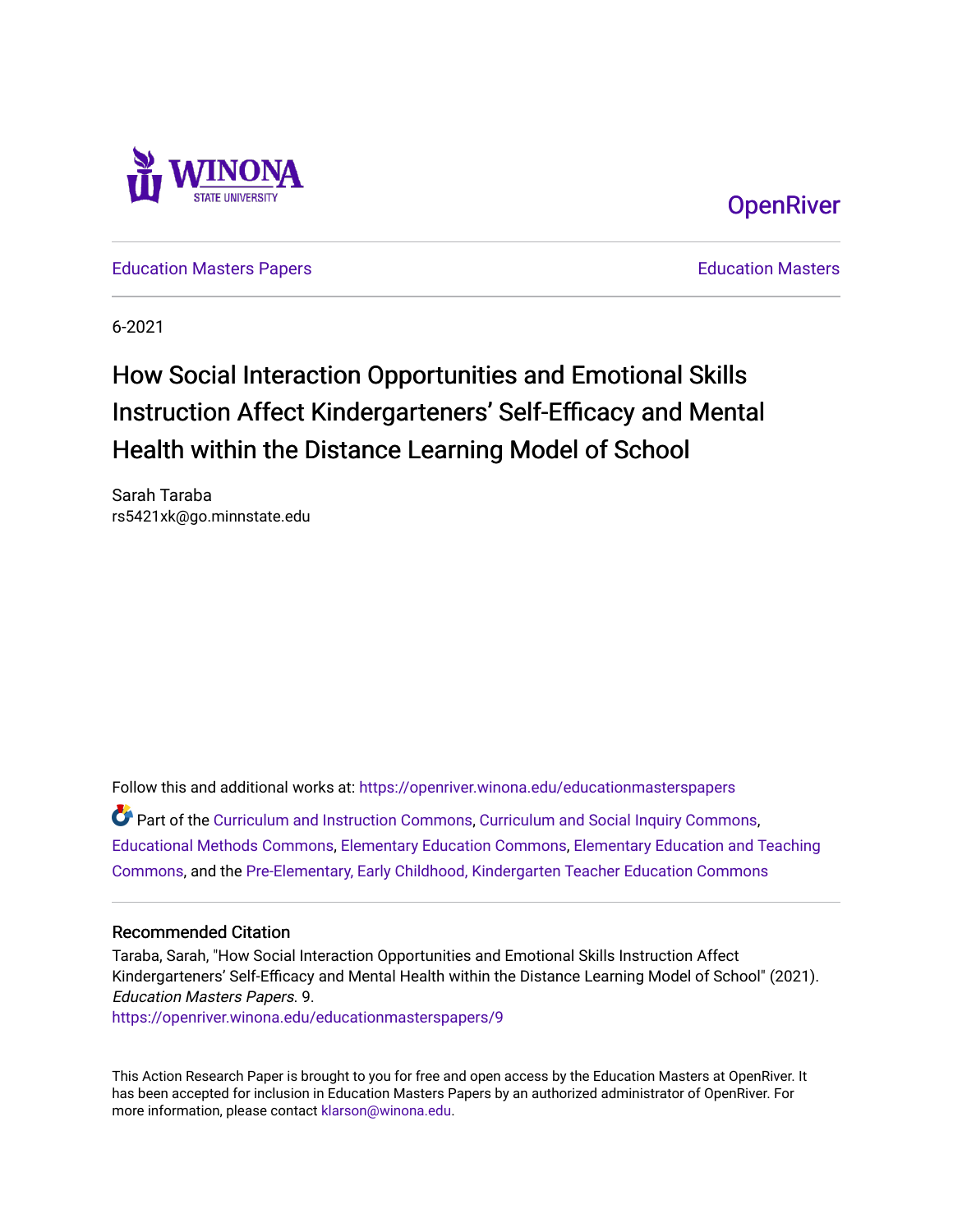How Social Interaction Opportunities and Emotional Skills Instruction Affect Kindergarteners' Self-Efficacy and Mental Health within the Distance Learning Model of School

Sarah Taraba

A Capstone Project submitted in partial fulfillment of the requirements for the Master of Science Degree in Education at Winona State University

Spring 2021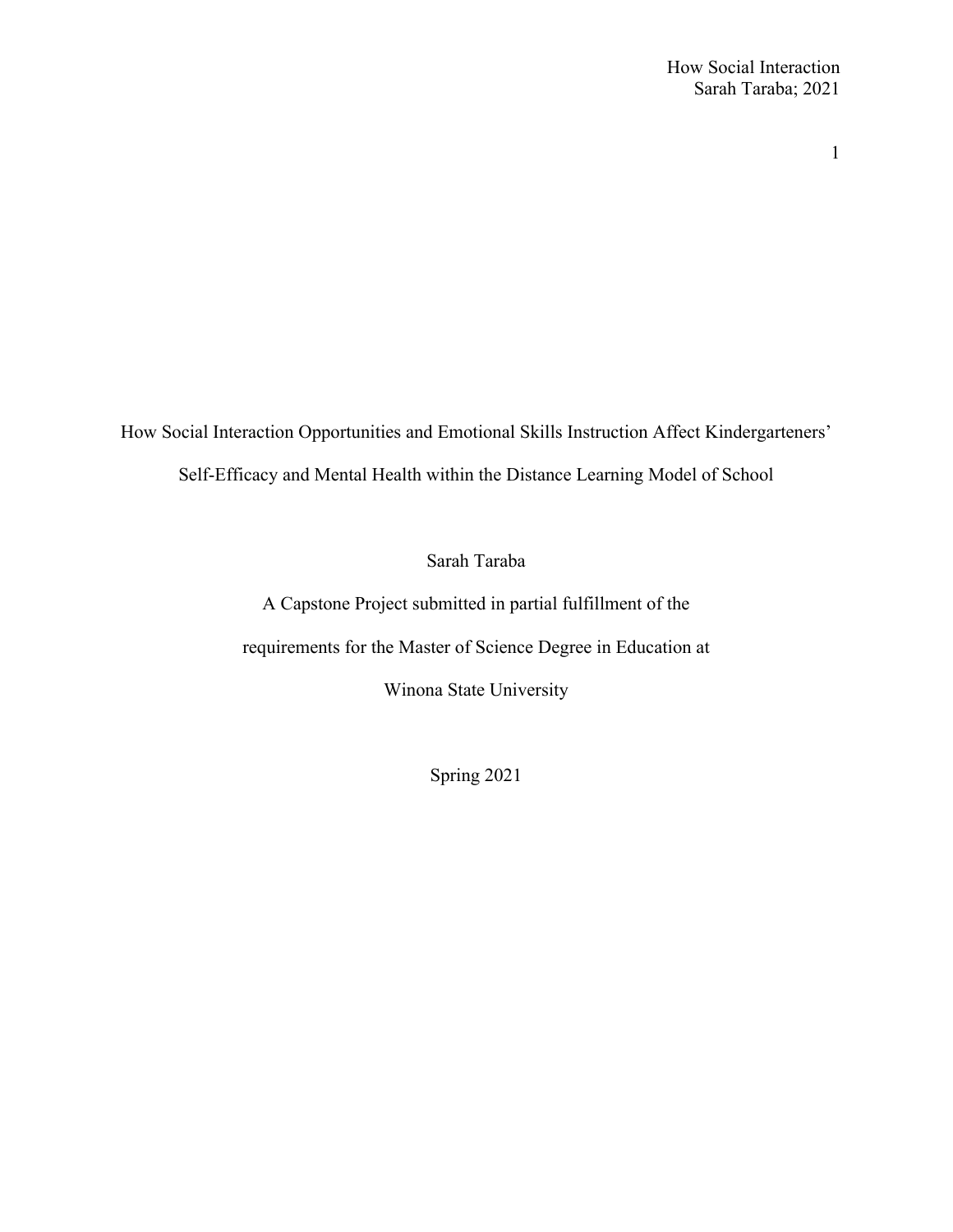Winona State University

College of Education

Rochester Education Department

CERTIFICATE OF APPROVAL

# CAPSTONE PROJECT

How Social Interaction Opportunities and Emotional Skills Instruction Affect Kindergarteners'

 $\mathcal{L}=\mathcal{L}^{\mathcal{L}}$  , where  $\mathcal{L}^{\mathcal{L}}$  , we have the set of the set of the set of the set of the set of the set of the set of the set of the set of the set of the set of the set of the set of the set of the set of

Self-Efficacy and Mental Health within the Distance Learning Model of School

This is to certify that the Capstone Project of

Sarah Taraba

Has been approved by the faculty advisor and REDG 618 – Action Research: Capstone Project

Course Instructor in partial fulfillment of the requirements for the

Master of Science Degree in Education

Capstone Project Supervisor: \_\_\_\_\_\_\_\_\_\_\_\_\_\_\_\_\_\_

Approval Date: 7/15/2021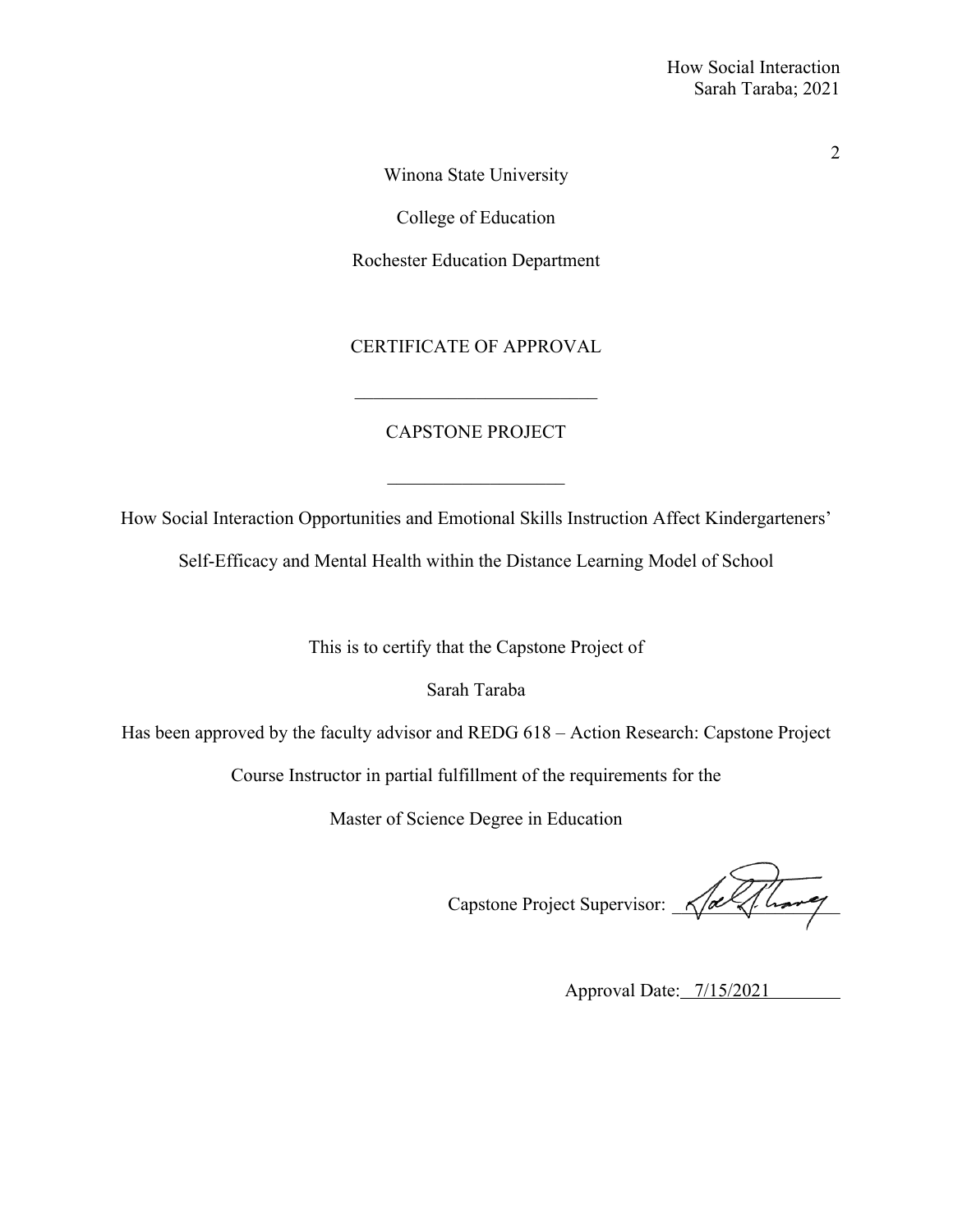### **Abstract**

This study was designed to investigate how implementing social interaction opportunities and emotional skill instruction could improve the overall mental health and self-efficacy levels of students in a kindergarten distance learning classroom. Due to the worldwide pandemic, COVID-19, students were forced to participate in a distance learning format. This meant that students utilized a technological device to participate in schooling through online meetings with teachers and classmates. The research that was conducted focused on kindergarten students as the participants to see what could be done to improve their overall mental health; increasing levels of positive emotions such as happiness, and decreasing the levels of negative emotions such as stress, worry or sadness. After implementing emotional skill instruction and increased social interaction opportunities, some positive effects were seen in the kindergarteners' overall state of mental wellbeing. Significant increases in levels of happiness and decreases in feelings of stress were seen throughout the data collected throughout this study.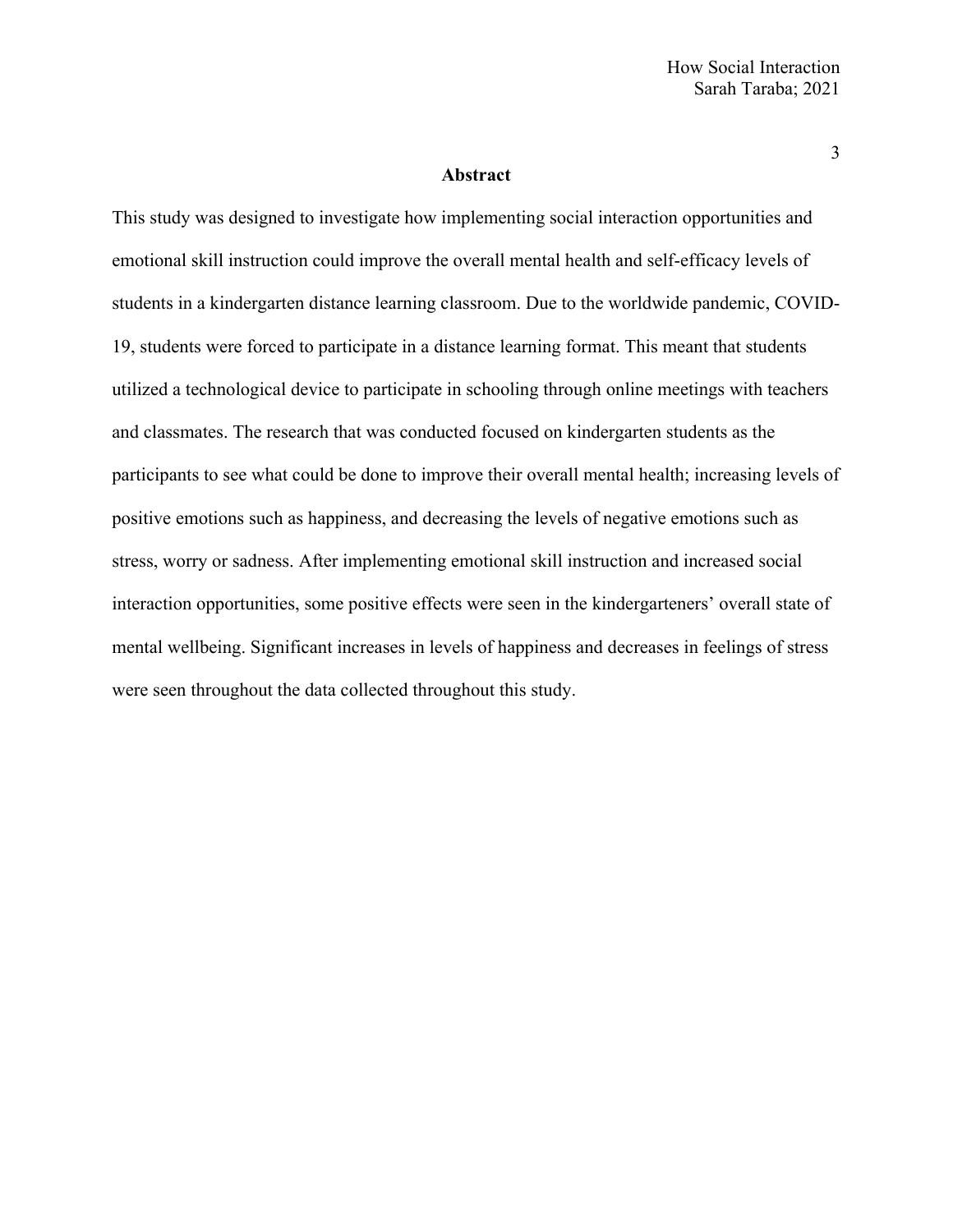How Social Interaction Opportunities and Emotional Skills Instruction Affect Kindergarteners' Self-Efficacy and Mental Health within the Distance Learning Model of School

### **Introduction**

Wellbeing is defined as "the state of being comfortable, healthy or happy" (Merriam). Therefore, when someone is uncomfortable, unhealthy or unhappy it could be considered then that they are not in a state of wellbeing. Many people worldwide have experienced being in a state of not having overall wellbeing in their lives within this past year. When a pandemic hit, COVID-19, many people experienced that very state of not having wellbeing. According to psychiatrist Marcella Rietschel, "The distress in the pandemic probably stems from people's limited social interactions, tensions among families in lockdown together and fear of illness" (Abbott, 2021, p. 2). Scientists and researchers from all over the world have conducted studies and research to collect data of how the pandemic is affecting people and their overall state of wellbeing. Because of the fast spread of the deadly disease, many countries were forced into lockdown, staying within your home and not socializing with anyone but the people you live with. As people continued to study the effects of the pandemic, some concluded, "Studies and surveys conducted so far in the pandemic consistently show that young people, rather than older people, are most vulnerable to increased psychological distress, perhaps because their need for social interactions are stronger" (Abbott, 2021, p. 2). Social interaction is vital for all human beings, especially the younger generation. With COVID-19 and the required lockdown, students of all ages were told to participate in school through a distance learning platform. Distance learning did not take into account the lack of social interaction, and the emotions that people all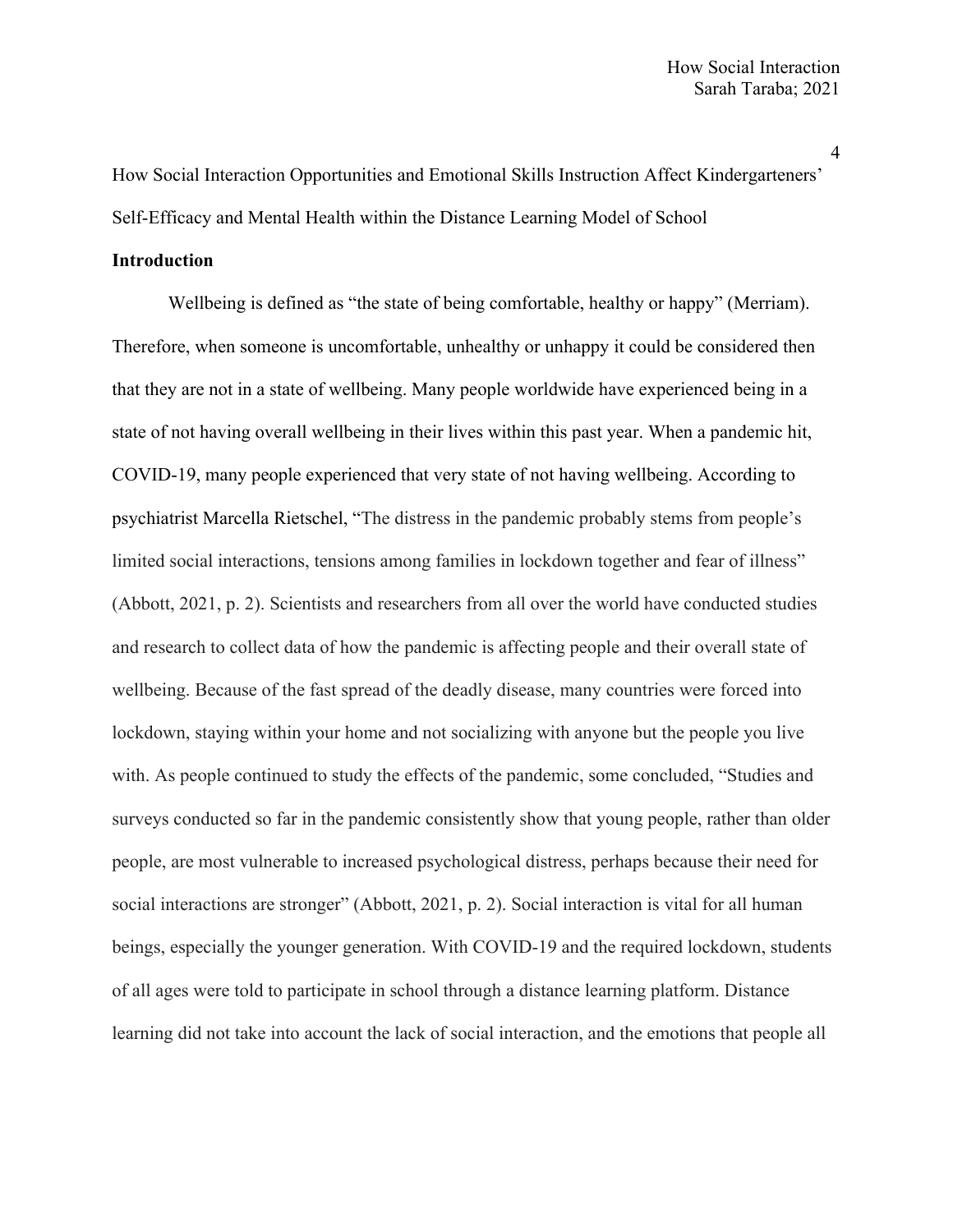over the world were experiencing, young or old. People were anxious, worried, scared, angry and in a state that lacked overall wellbeing, including young kindergarten students.

# **Rationale of Study**

Due to the lack of social interaction, students had displayed anxious and stressed behaviors, along with the decreased level of self-efficacy. Many students would become frustrated with the learning model and almost "shut-down" in an emotional state and were then unable to move forward with their learning. Within distance learning, for young students, it was also observed that many kindergarteners were experiencing a variety of emotions and did not have the tools to effectively recognize and handle that emotion in an appropriate way. With this dramatic shift in the learning environment and setting for young students, it is important to take into account how the various social and emotional aspects that are typically found within a physical classroom, have been taken away during distance learning for the students, and have dramatically changed a students overall mental health and wellbeing. This study focuses on how to bring social and emotional opportunities into a distance learning classroom to effectively and positively increase the young students mental health and self-efficacy levels.

### **Purpose of Study and Limitations**

The purpose of this study was to investigate how implementing social interaction opportunities and emotional skill instruction could improve the overall mental health and selfefficacy levels of students in a kindergarten distance learning classroom. Due to the 2019 COVID Pandemic, students across the world were forced to participate and learn through an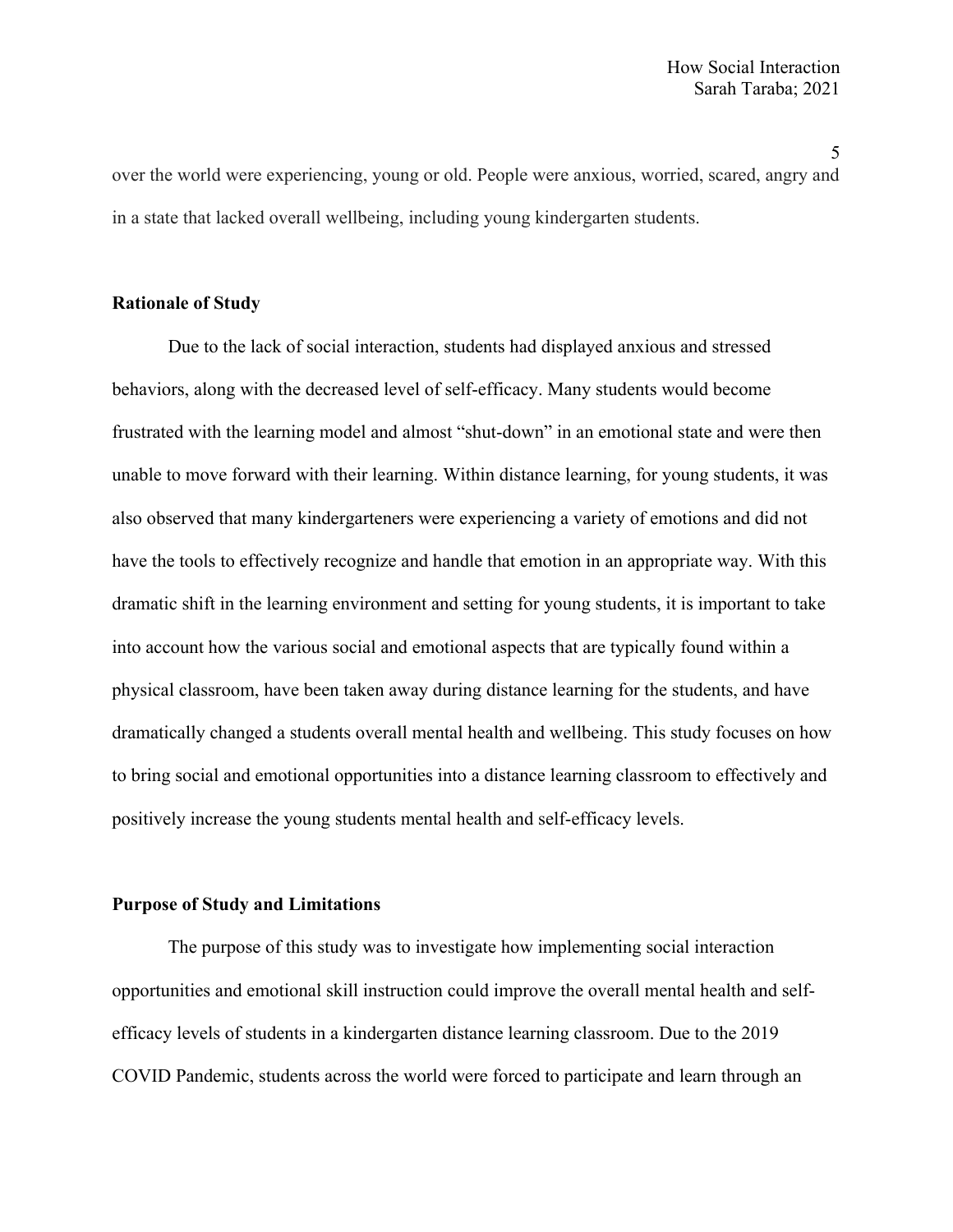online setting. Distance learning requires the majority of the learning experience to occur through a screen; where social interaction and "free-play" time, and the emotional skill instruction is essentially taken away from the young students. The individual home learning environments that the students are living and learning in is something that is completely out of the researchers control. The researcher was only online with students for short amount of periods throughout the day in order to accommodate for their shorter attention spans.

### **Research Questions and Definitions**

This study was focused around three main research questions: 1.) How does social interaction and emotional skills instruction impact the level of stress? 2.) How does social interaction and emotional skill instruction impact the level of happiness? 3.) How does social interaction and emotion skills instruction impact the level of self-efficacy? When specifically looking at and considering the term stress, within this research project, stress was defined as: the level of feeling overwhelmed by distance learning work at home. The researcher was specifically looking at behaviors that were observed at home and reported by the guardians, the behaviors that were observed during instructional time and how the students were able to self-report their daily feelings. The happiness level that was being measured and considered within this research was defined as: The level of feeling positive emotions; such as happy, excited, motivated and calm, while completing kindergarten through the distance learning model. The researcher was specifically looking at behaviors that were observed at home, reported by the guardians, behaviors that were observed during instructional time and how the students were able to selfreport their daily feelings. Finally, the term, self-efficacy, was defined as: the level of feeling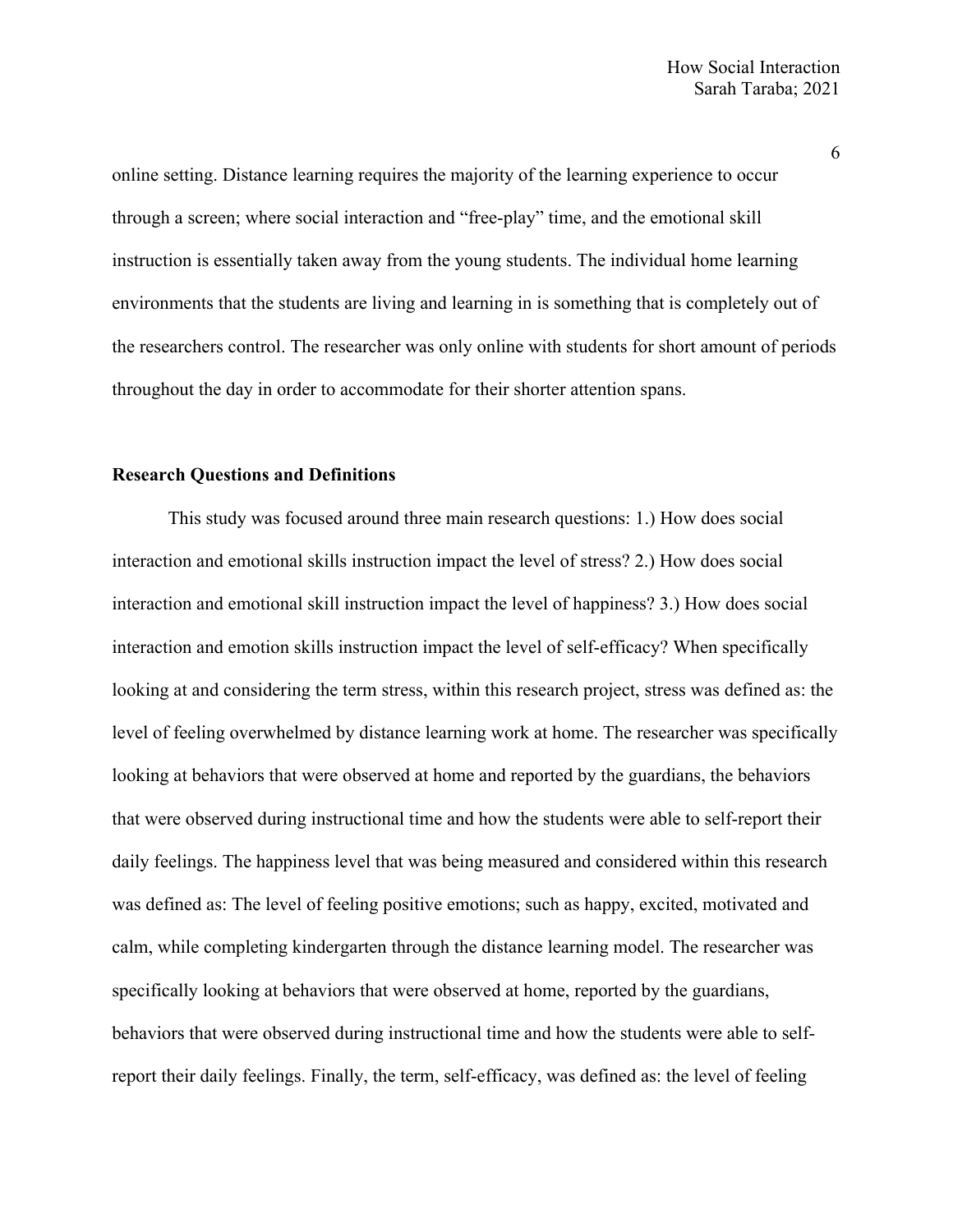confident in the ability to achieve difficult tasks at the kindergarten academic and social emotional level. The researcher was specifically looking at behaviors that are observed at home and reported by the guardians, the behaviors that were observed during instructional time and how the students were able to self-report their daily feelings, such as the levels of happiness and stress were measured and recorded.

### **Literature Review**

Distance learning has been an avenue of teaching and learning in the past for short periods of time. As previously researched, "there have been two approaches to distance learning: synchronous and asynchronous. Synchronous learning involves students learning together in live environments like lectures, which allows great engagement and sense of community...asynchronous learning allows students to learn materials on their own.." (Chen, Kaczmarek, & Ohyama, 2020, p. 1). A research was conducted within the Harvard School of Dental and it was found that the students "perceived their education worsening with the transition to virtual learning with increased burnout and decreased retention and engagement in course material" (Chen, Kaczmarek, & Ohyama, 2020, p. 1). Utilizing this information for the current study pertaining to distance learning in kindergarten, the researcher had to take into account that a kindergarteners' attention span is anywhere between two-three minutes. If it has been researched that a college students/adults' attention worsened and level of engagement declined when transitioning into virtual learning, the researcher needed to discover effective ways to positively engage the kindergarten students and maintain their attention in online learning. Therefore, the researcher had included various emotional skill instruction and social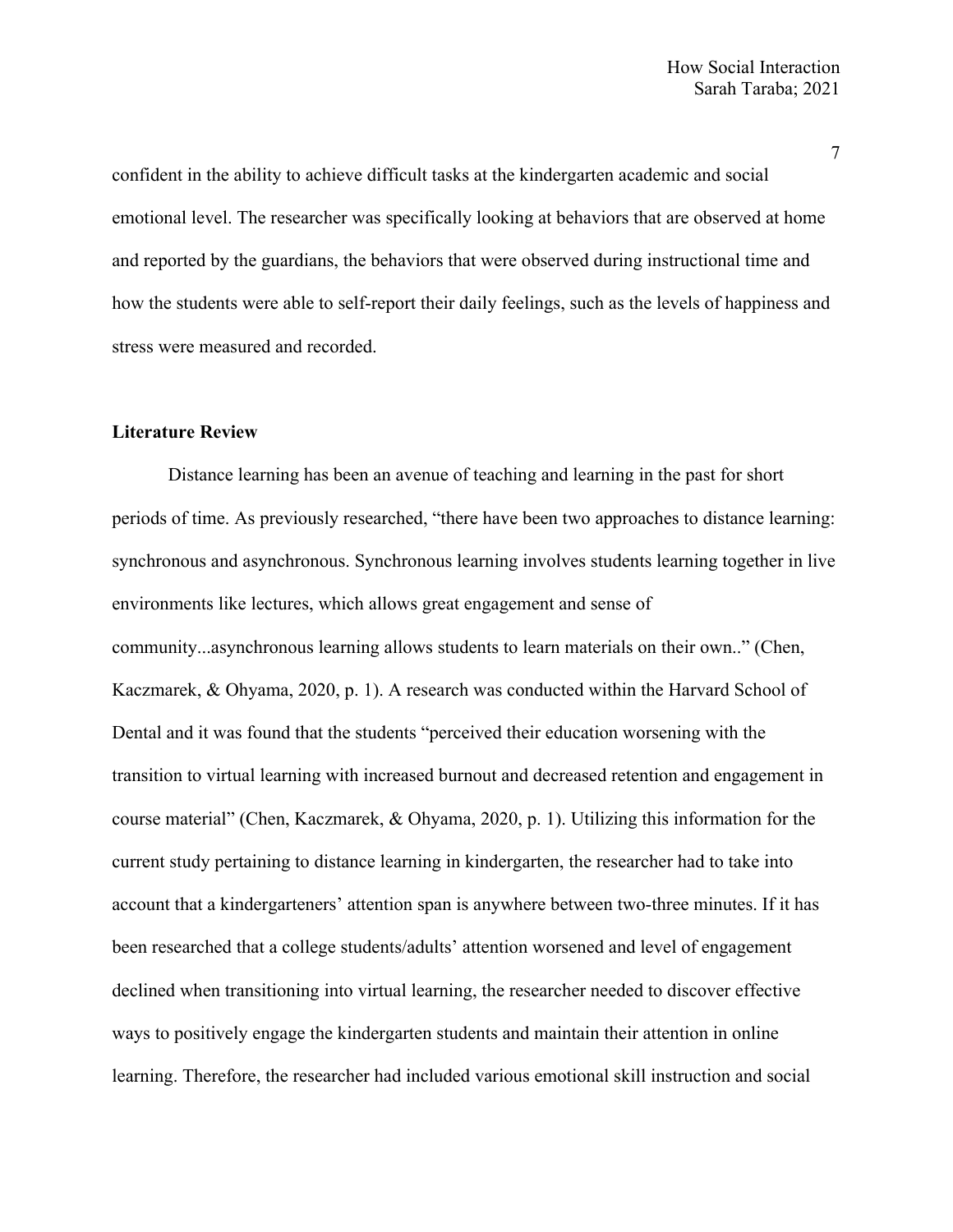interaction opportunities in hopes that it would motivate the students to continue learning with engagement, raising their overall mental health and self efficacy levels. Another study focused on how distance learning can prove to be a difficult course of learning for young students because of their short attention span and poor self-discipline. It was stated that, "Because the students are far away and out of the teacher's control, teachers cannot effectively supervise students with poor self-discipline...some students, especially pupils, might not have strong learning motivation or high self-control when their parents are too busy to supervise them; therefore, the students might not learn effectively when they are logged into the system" (Hwang & Yang, 2009, p. 22). Within this current study, the participants are at the kindergarten level of age, around five-six years old. These students do not have the maturity to log into a distance learning session and complete course work on their own. Therefore, if the parents/guardians at home with the student are not supervising them and supporting their learning, distance learning will become a stressor in the students life, something that they are not excited to participate in and something they may even think they are poor at. Conducting this current study will research the possible positive effects of providing specific social interaction opportunities and emotional skills instruction; therefore, giving the young students a way to manage their emotions when they are feeling frustrated or inadequate with the level of difficulty that comes with distance learning for a kindergarten student.

When taking a deeper look into past research, it has been seen that for college-level students, the academic aspect of distance learning has been reported with higher levels of achievement; however, with lower student satisfaction levels as well (Wallace, 2009). Within her study, Wallace determined that because of the higher level of reported academic achievement;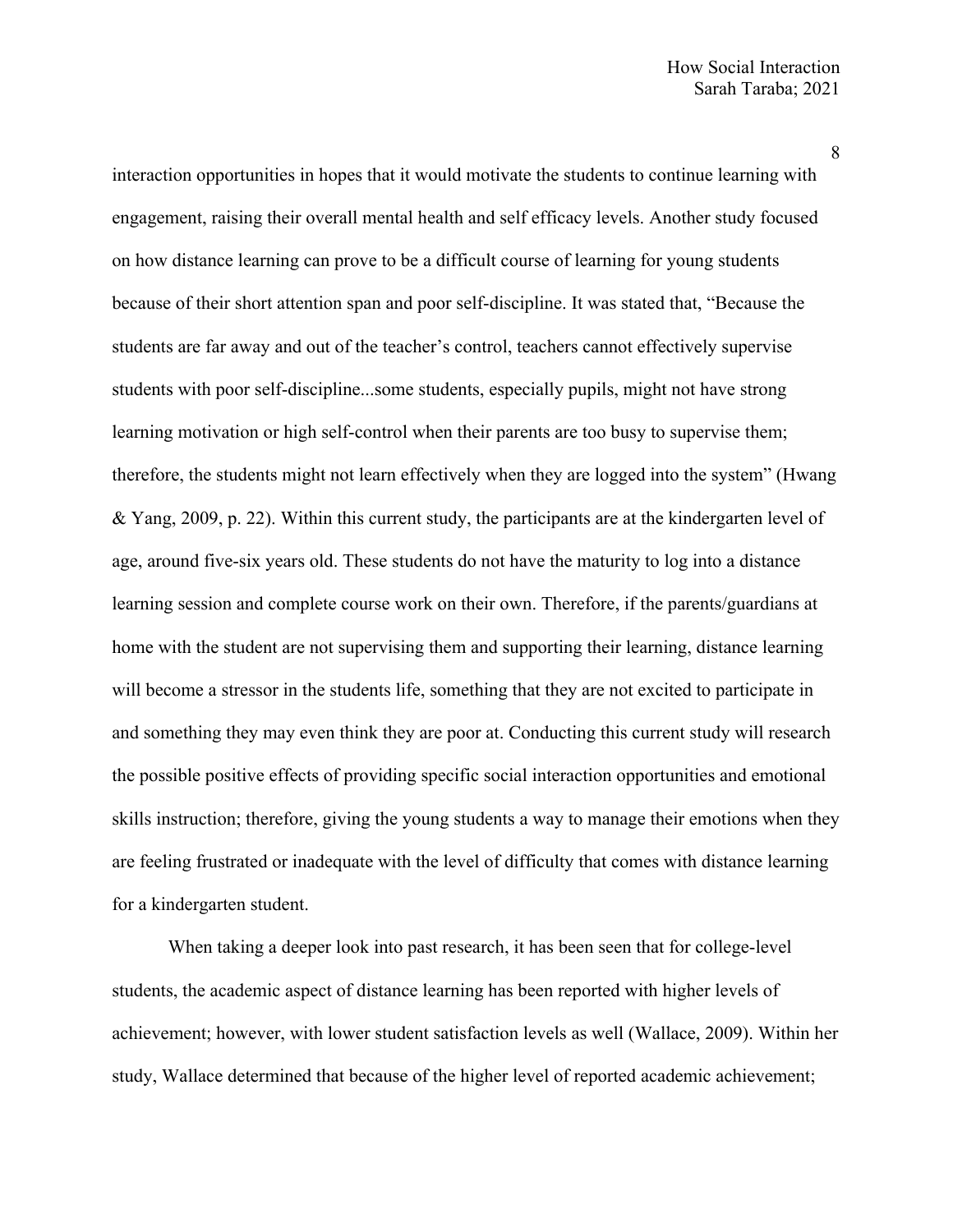distance learning could be a comparable experience for younger aged gifted students. This research connects with the current study of distance learning in kindergarten due to the fact that the researcher could potentially see some academic improvement and achievement. However, the main aspect of the current study is measuring the overall mental wellbeing of kindergarten students. It is because of the research that was conducted by Wallace, proving that even though there was academic achievement present, and the satisfaction levels were lower than the ones reported from the students who were in the classroom, that students are still in need of a type of social interaction and level of engagement that is met within the classroom and not necessarily within distance learning. This moved the current research and study forward by having the researcher implement interventions and opportunities for the kindergarten students to experience that social aspect of learning to improve the satisfaction level; which in turn, would then also improve the mental wellbeing of the students.

### **Social Interaction and Play**

Young children are constantly playing and interacting with those around them, no matter where they may be. As mentioned in the TIME magatize, "Left alone, young children will launch into imaginary play, inventing characters and stories. Put together with peers, children will almost instinctively organize games and activities." (Walsh, 2017). TIME magazine goes on to explain how play is the most basic concept that young children understand and connect with, "Play is so basic to childhood that it is seen even among children in the most dire conditions, in prisons and concentration camps. It is so important to the wellbeing of children that the UNited Nations recognizes it as a fundamental human right…" (Walsh, 2017). Taking this information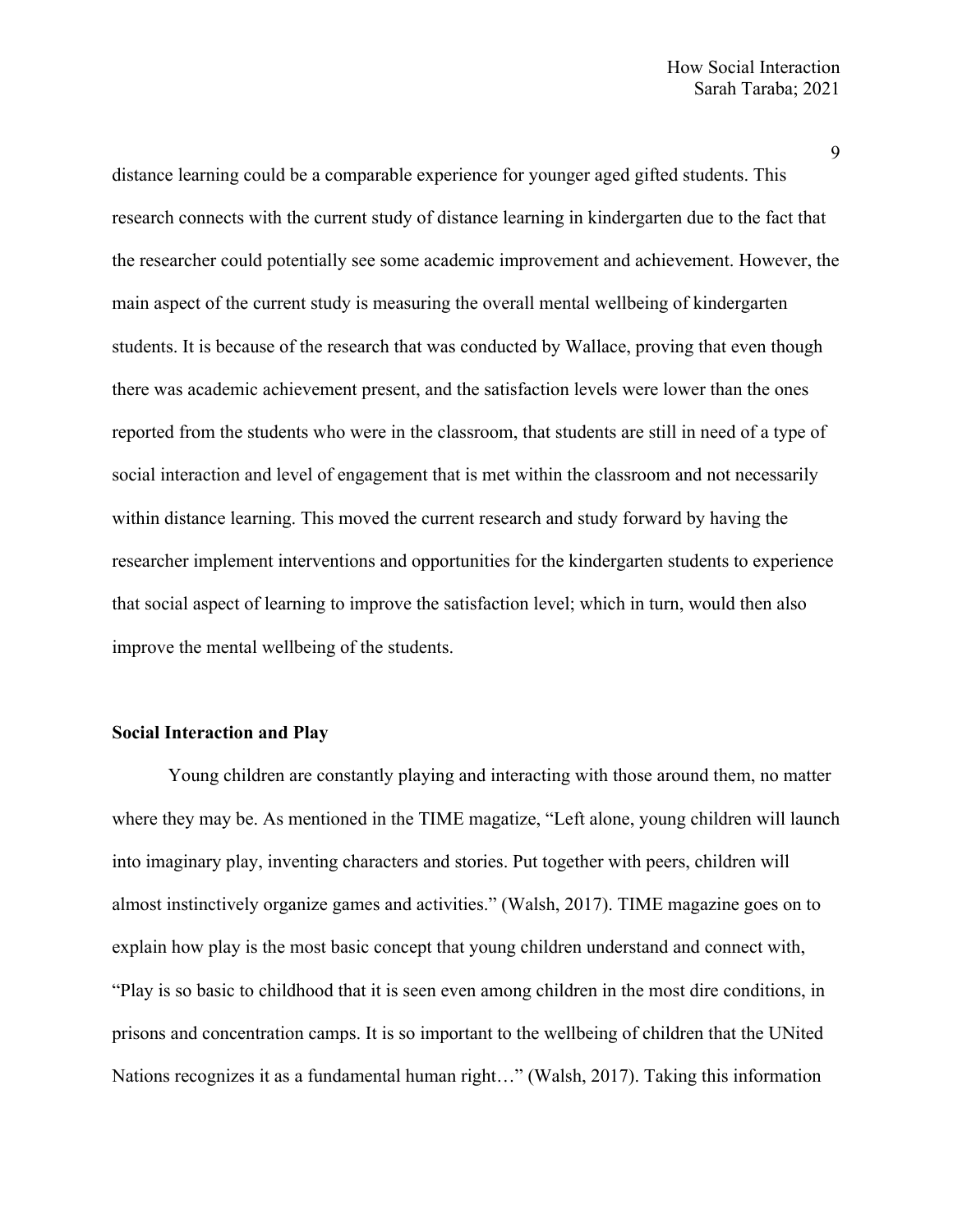from TIME it is important to take into account that play is a crucial part in a child's life and fundamental growth. Play is something that children connect with and resort to when all else seems to fail. Play is a way of making sense of the world around them, of expressing emotions, and of communicating with one another. When considering the aspect of social interaction and "play" within a classroom for young students, in their study, Lee and Lang stated that "Play is known as the core occupation of young children, laying a foundation for their early development and physical, emotional and social wellbeing...Through play, children develop multiple skills including those related to social interaction, communication, peer interaction, executive function, and problem-solving skills" (Lee et al., 2020, p.1). It was this background research knowledge, of play being such an important aspect of a young child's growth and development, that drove this research for a distance learning classroom. With social interaction being a major playing part in a young students' academic and social growth, this study was designed to investigate how to make distance learning a more effective learning environment that would support students' mental health and self efficacy levels by providing opportunities for students to experience social interaction and emotional skill instruction, that they would typically receive in a physical classroom setting. Not only did this research work to provide social, "play" opportunities, but it also focused on the emotional skills instruction for the students and how that would affect their overall mental wellbeing. According to Lee and Lang's study, implementing the "play" aspect within the classroom was not enough to support the students' well-being on its own. With that knowledge, Lee and Lang implemented mindfulness practices within the classroom along with the play time for the students. It was discovered that, "There was a change in happiness scores, which is likely to reflect the impact of mindfulness activities and play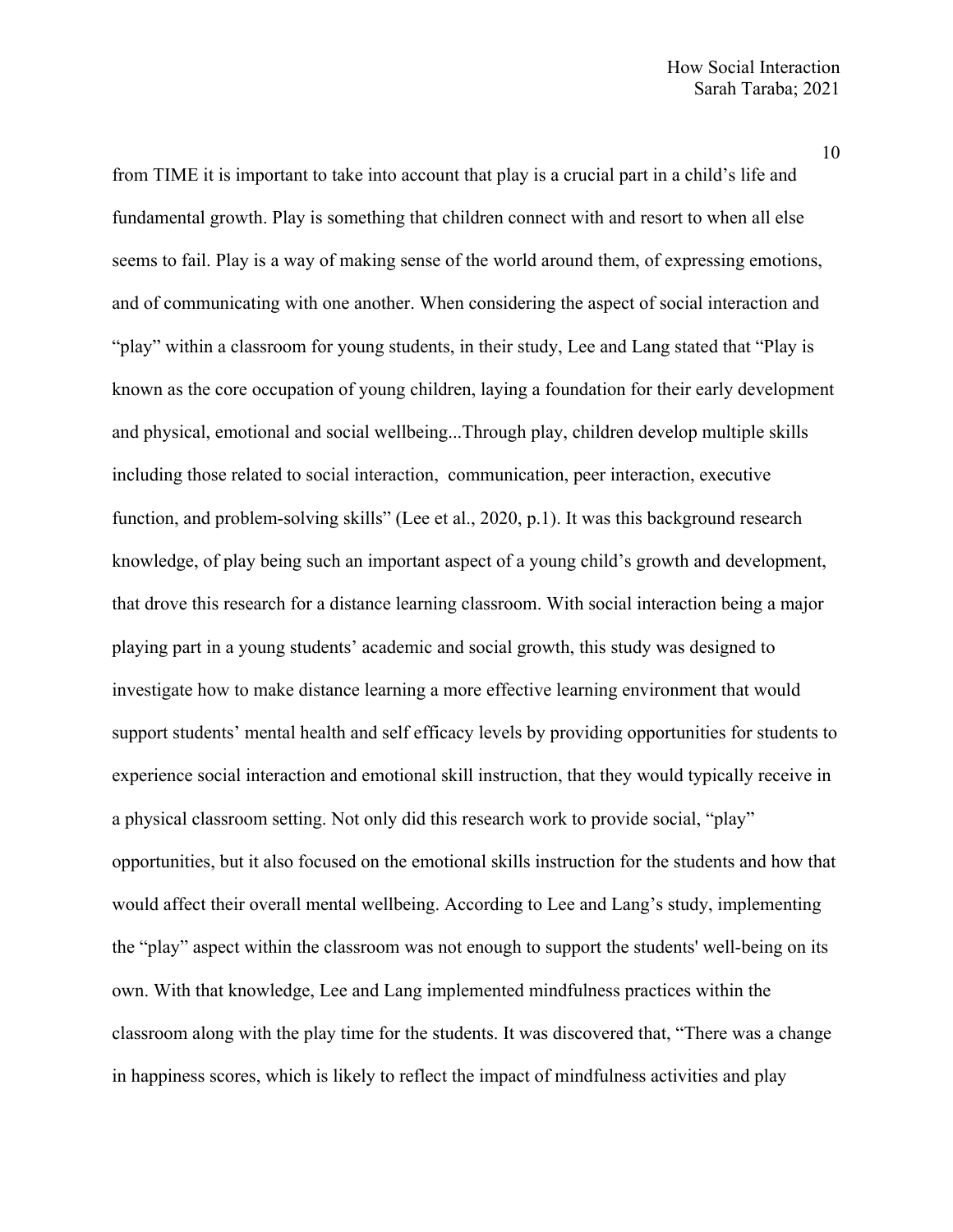opportunities in the intervention group (Lee et al., 2020, p.10). It was these conclusions and results pertaining to opportunities for play and mindfulness being implemented into a classroom, that motivated this action research to discover a way to provide similar opportunities for students in a distance learning environment for schooling.

### **Social Emotional Instruction**

Within another study, the researchers implemented a social emotional curriculum, Head Start, for the students to measure their negative behavior and attentiveness levels within the Tulsa Public Schools (TPS). According to Phillips and Newmark, " The children in the TPS pre-K and Head Start programs failed to demonstrate the increases in aggressive and disobedient behavior seen in the child-care research literature, and those who attended TPS pre-K were portrayed by their kindergarten teachers as exhibiting less timidity, as well as higher levels of attentiveness" (Gormley , Phillips, Newmark, Welti, & Adelstein, 2011, p. 2103). These findings and results show that social emotional skill instruction within the classroom setting had a positive impact upon the students' behaviors by decreasing the levels of aggression and increasing the levels of attentiveness and participation. Based upon these findings pertaining to emotional skills implementation, similar emotional skill implementation opportunities were made available for students within the distance learning environment for the current study in kindergarten .

### **Stress and Wellbeing**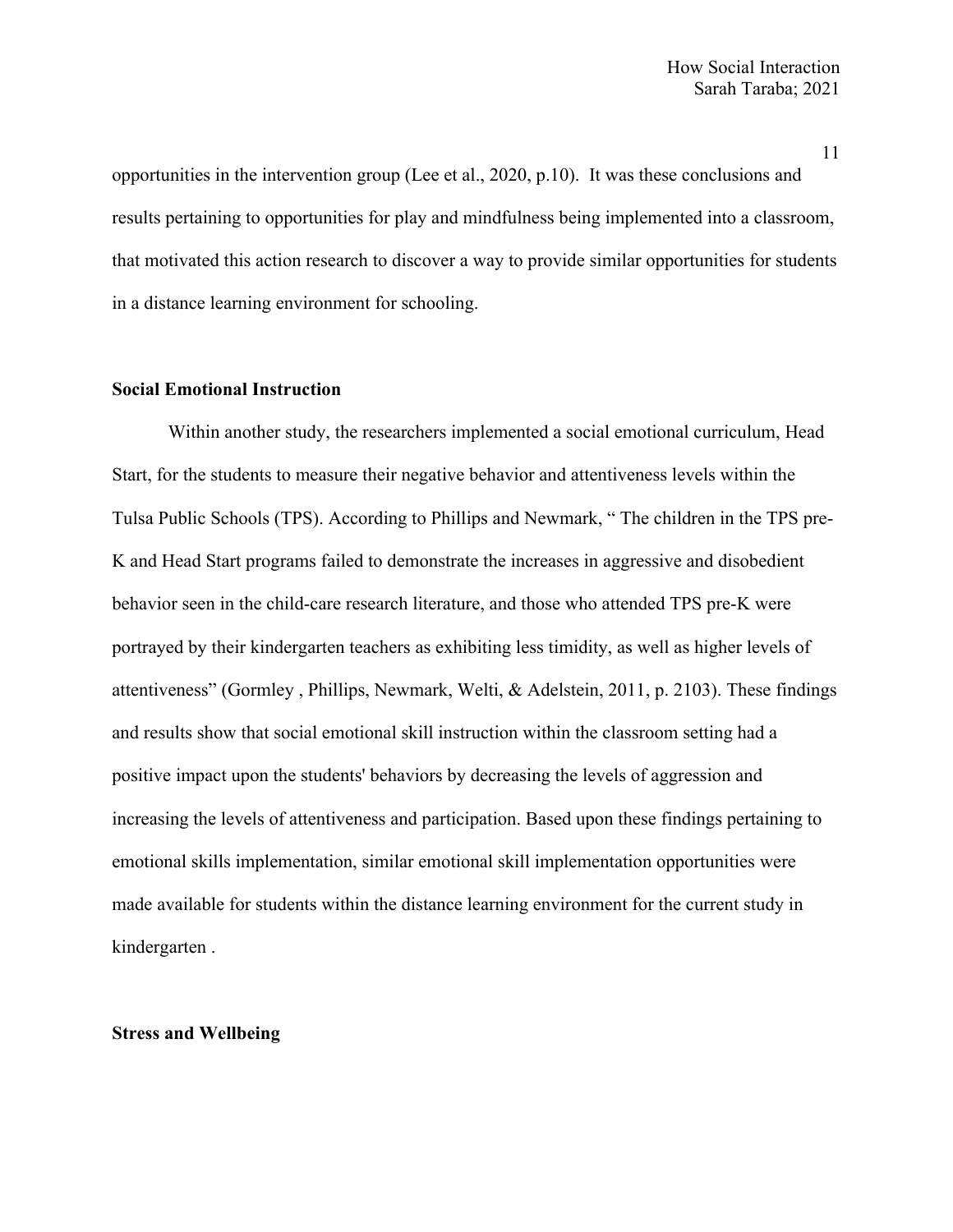When considering the level of stress that is put on students participating in distance learning, as mentioned in a recent study, "A large amount of online teaching started in response to this crisis. This took so many formats and used many interfaces in an attempt to deliver content and a false expectation developed that students should take responsibility for their own learning (Ahmed et al., 2020, p. 2). It was initially expected that students would take a level of responsibility for their own learning while participating in distance learning. While this can ring true for older aged students, having kindergarten students at the age of five-six years old, take responsibility for their own learning, is unsound. Putting this expectation on young students caused stress and the feeling of being inadequate to participate in kindergarten. The students were feeling defeated, unmotivated, stressed and displayed low levels of self-efficacy. Ahmed and Hegazy continue to state in their research that, "..face-to-face learning demonstrates the interaction with learners, facilitating the convenience of cooperative learning and also the clarity of learning material" (Ahmed et al., 2020, p. 2). Within the current study with distance learning kindergarten students, the researcher implemented specific social interaction opportunities in hopes that this would raise their mental wellbeing and almost mimic the social interaction and play that students would receive and experience in a classroom within a school building.

When considering the emotional distress that distance learning kindergarten students may experience, it is important to understand why they are experiencing the distress and what they have lost is the distance learning mode of learning compared to the in-person classroom mode of learning. As mentioned in one study, "Students typically do not learn alone but rather in collaboration with their teachers, in the company of their peers, and with the encouragement of their families. Emotions can facilitate or impede children's academic engagement, work ethic,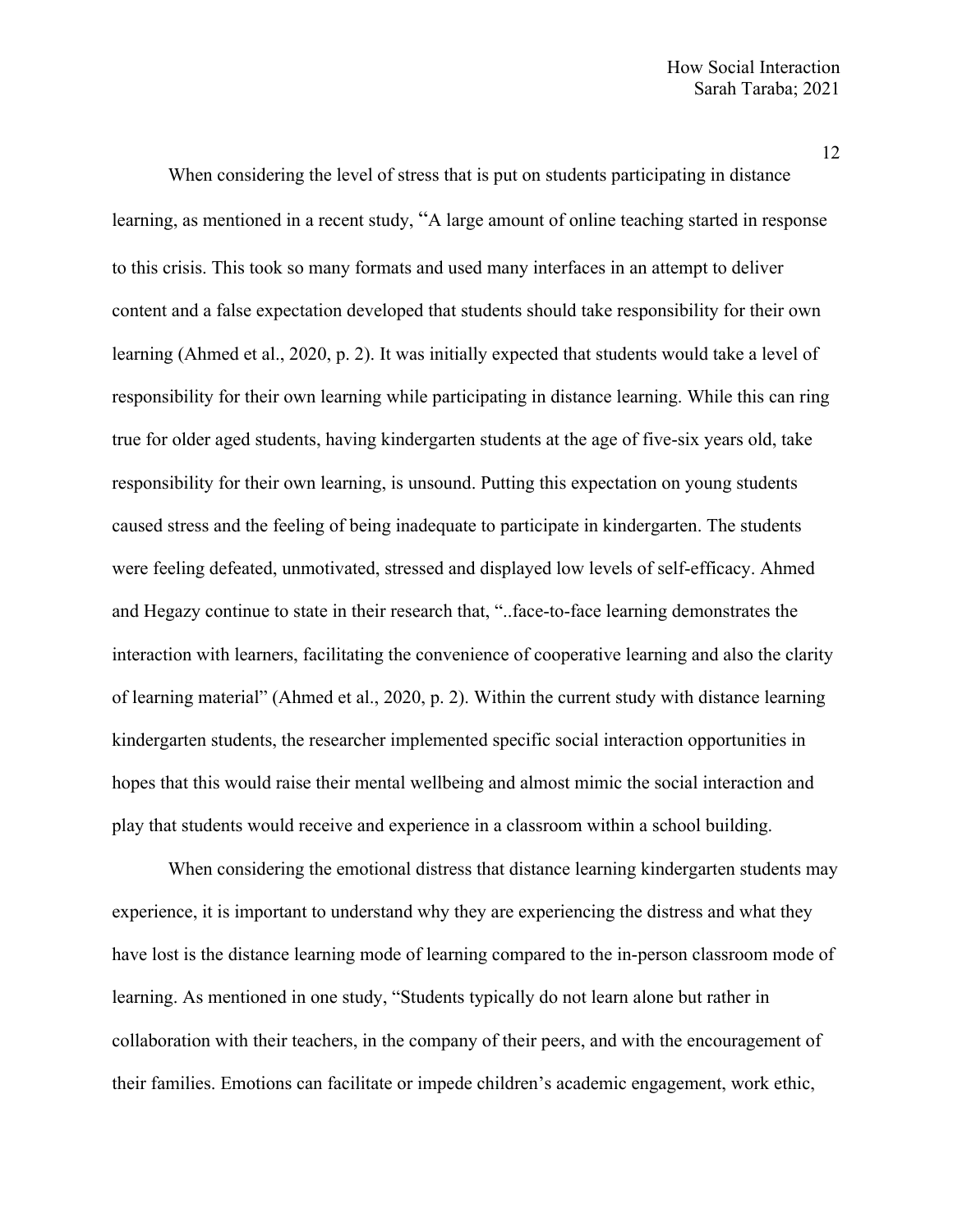commitment, and ultimate school success. Because relationships and emotional processes affect how and what we learn, schools and families must effectively address these aspects of the educational process for the benefit of all students (Elias et al., 1997) (Durlak, Weissberg, Dymnicki, Taylor, & Schellinger, 2011). Young students learn best through the social interactions that they have in the school classroom and through the relationships that are built between them and their peers/teacher. Placing kindergarten students in a distance learning environment takes away that social interaction piece of learning that is so vital in a young student's development, academically and socially. Within the study, the researchers utilised SEL (Social Emotional Learning) instruction to provide the students ways of recognizing their own emotions and how to effectively manage them. It was seen within their research that, "Compared to controls, SEL participants demonstrated significantly improved social and emotional skills, attitudes, behavior, and aca- demic performance that reflected an 11-percentile-point gain in achievement" (Durlak, Weissberg, Dymnicki, Taylor, & Schellinger, 2011, p. 405). This knowledge and research drove the current study of research on kindergarten students in a distance learning environment due to the fact that there was an increase and improvement in social and emotional skills within the previous study that was conducted within the classroom. If similar efforts and instructional strategies were utilized within the distance learning environment, the researcher would potentially see similar results with the kindergarten students online. Researcher Jones, Greenberg and Crowley also support social - emotional skill instruction; for in their research, they found that, "...statistically significant associations between measured socialemotional skills in kindergarten and key young adult outcomes across multiple domains of education, employment, criminal activity, substance use, and mental health...A kindergarten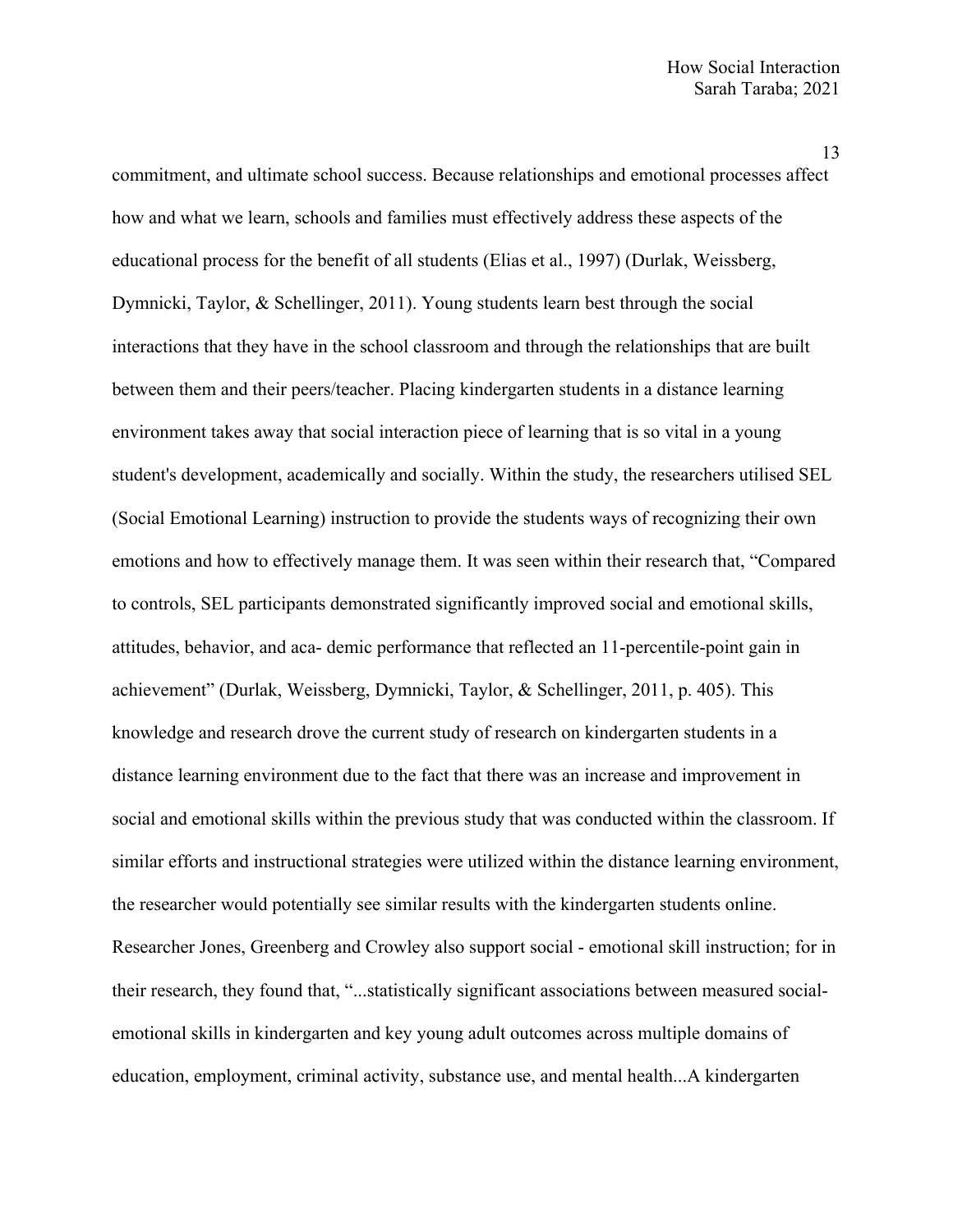measure of social-emotional skills may be useful for assessing whether children are at risk for deficits in noncognitive skills later in life and, thus, help identify those in need of early intervention" (Jones, Greenberg, & Crowley, 2015, p. 2283). This research proves that providing social and emotional skill instruction is not only beneficial for the current mental wellbeing for the students, but also for the future wellbeing for the students. Therefore, within the current research for kindergarten students in distance learning, various emotional skills will be taught and learned in hopes that it will not only increase the mental wellbeing of the students and increase their self-efficacy levels, but also improve the mental wellbeing for them in the future.

### **Involvement and Engagement**

In any type of format of learning for young students, involvement and engagement are vital in order for the student to learn the material effectively. In a research conducted by Koomen, Leeuwen, and Leij, "...children's involvement is important for learning and that experiences of emotional insecurity may negatively affect task involvement, test performance and eventually school achievement" (Koomen, Van Leeuwen, & Van Der Leij, 2004). This research proves that students need to be involved within their own learning and feel safe emotionally within their classroom in order to have success. In order for the kindergarten students in the current study to feel emotionally safe and secure, the researcher has provided multiple opportunities for the students to practice identifying their own emotions and how to handle and manage them; therefore, giving the students to chance to feel safe and having the opportunity to improve their self-efficacy levels and access success.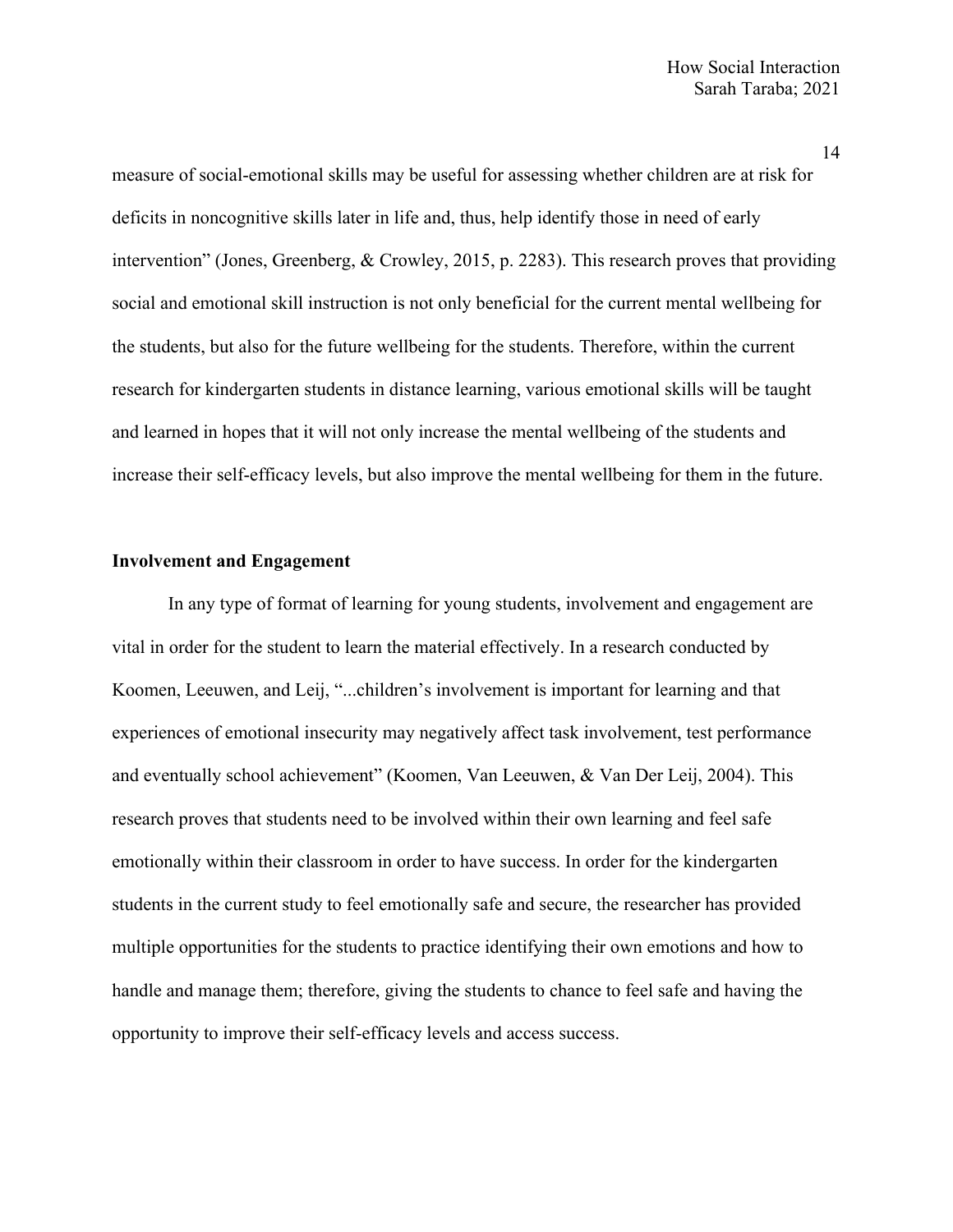There is strong evidence through various studies and literature that implementing the aspect of "play" and implementing a version of social emotional or mindfulness instruction within a classroom can positively affect a students behaviour and wellbeing. This current research took this background information and implemented similar ideas into a distance learning classroom to discover if there would be similar or differing results, due to the fact of the complete lack of social and emotional opportunities of play time within the distance learning model of schooling.

### **Method**

Within this study, social interaction opportunities were implemented within a small group setting for the students, while emotional skill instruction was implemented within a whole group setting. Due to the COVID 2019 Pandemic and distance learning, there were some unique characteristics/considerations to take notice of: how the at home learning environment impacted (negatively/positively) the emotional skill instruction and how the at home environment impacted (negatively/positively) the students levels of happiness and stress. This might impact the inquiry because this form of teaching is modified due to the current pandemic. For this study, 20 kindergarten students and their guardians will be participating within this study. There will be nine kindergarten females and eleven kindergarten males participating within this study. The students participating within this study identified as followed: fourteen students who identified as White, one student who identified as Black, one student who identified as Hispanic, and four students who identified as Asian/Pacific. Fourteen students whose primary language was spoken was English and six students who spoke English and their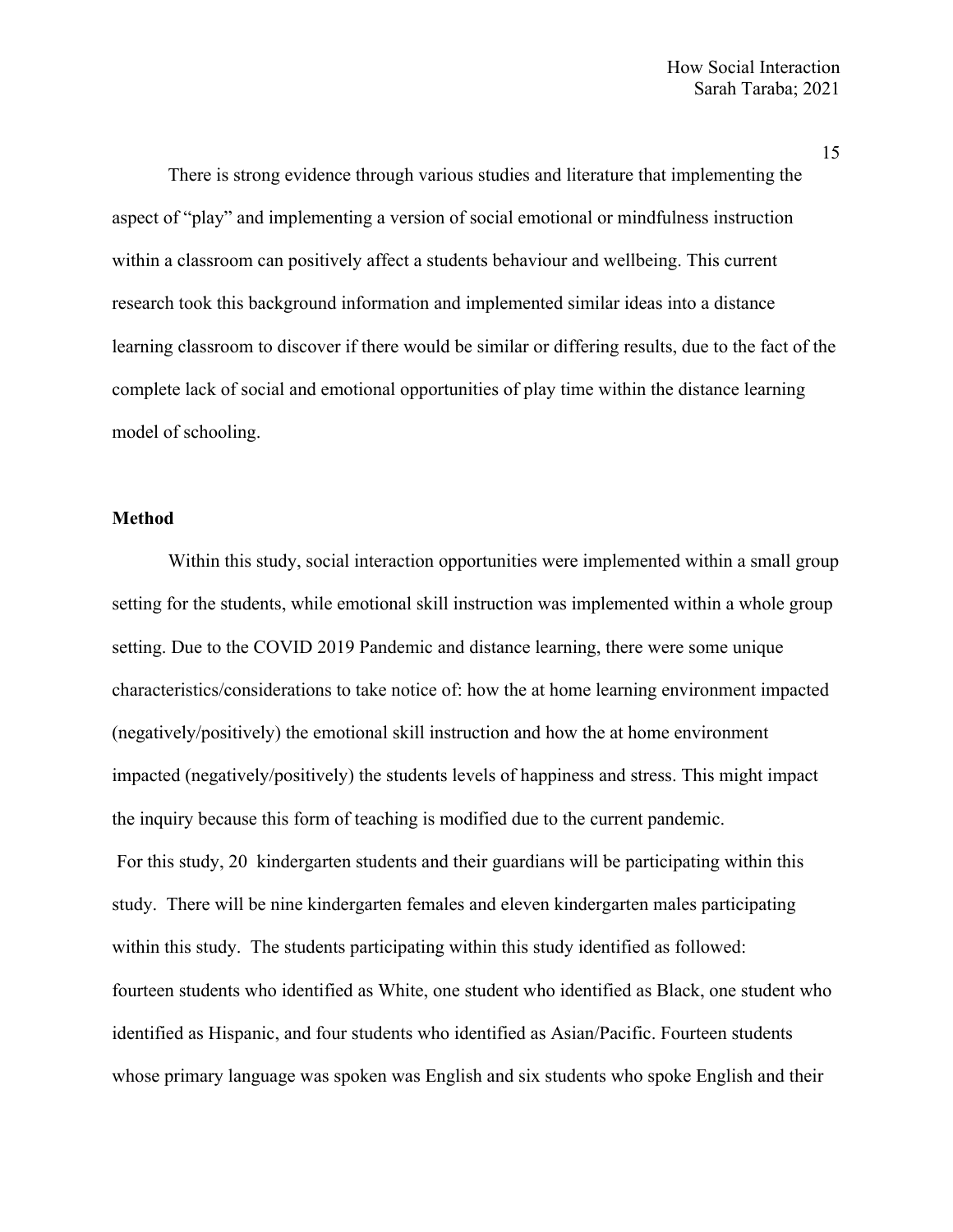home language. Due to the fact that the students are five-six years of age, they will need some type of parental assistance to complete the data collection surveys and questionnaires that will be administered through email. Gathering the exact demographics of the guardians that are at home with each student is difficult because of the nature of distance learning - students are being moved from one place to the next every other day with a different guardian.

# **Site Information of Study**

The study has taken place in a K-5 elementary school located in Rochester, MN. This elementary school is a Title 1 school that serves between 600-700 students everyday. The students within this school are specifically grouped in classrooms pertaining to the Total School Cluster Grouping Model (TSCGM). The TSCGM is how the school implements cluster grouping combined with differentiation, while focusing on improving the needs for all students.

### **Data collection procedures**

For this research, the researcher came up with COVID accommodating and online versions of collecting data. Various sets of data were collected in order to gain an understanding of what effects, if any effects, occurred because of the emotional instruction and social-play time opportunities provided for the students. Surveys, daily - interactive check in's and observations were the tools that were utilized to collect the data. The surveys will be utilized in order to gather the pre and post or baseline information and the ending growth data. The daily and weekly check-ins and observations will be utilized to gather the incremental data throughout the study. The data tools that have been utilized were triangulated. By triangulating the data, the researcher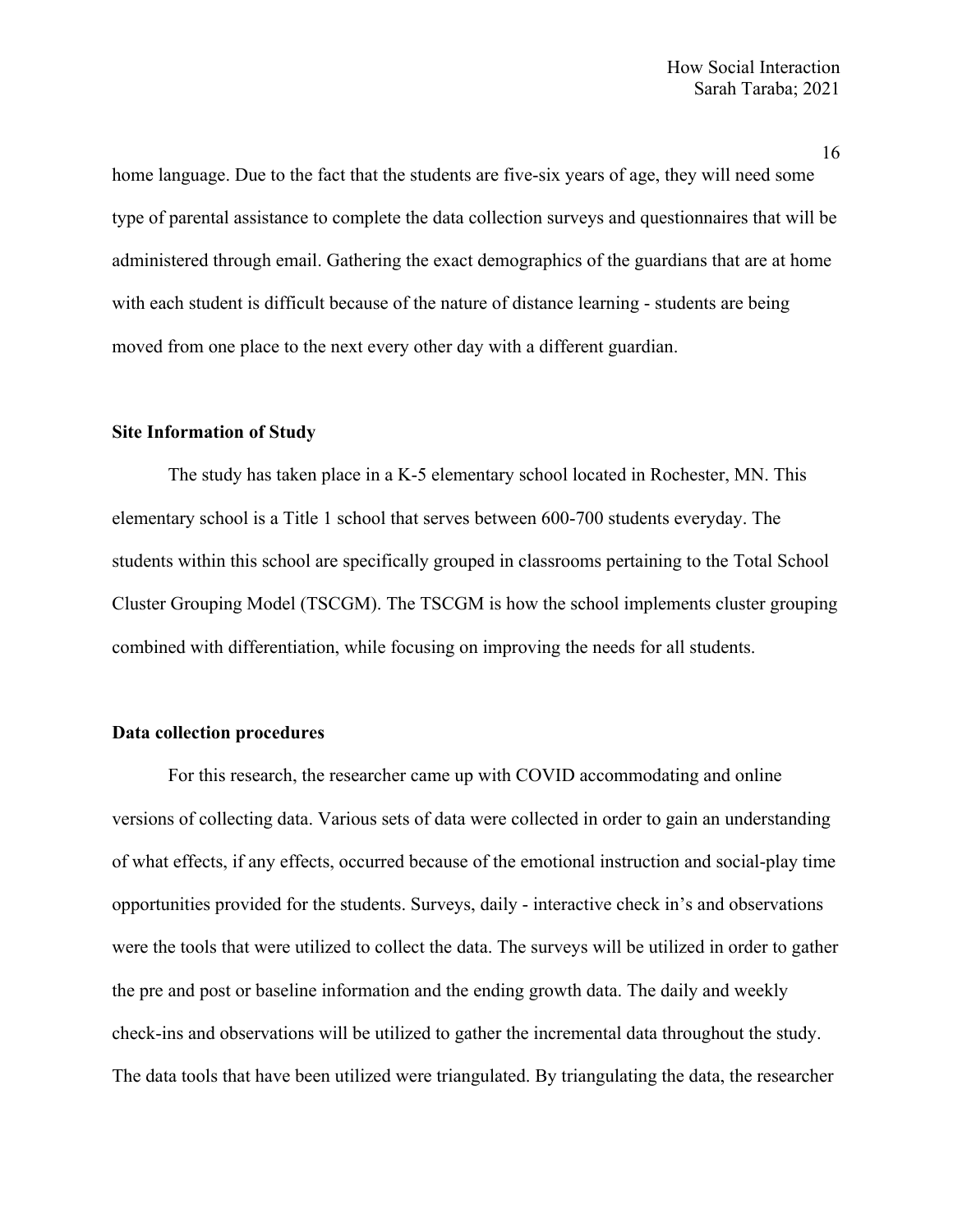was able to closely monitor, interpret and analyze each strategy utilized to gather data and how it affected the students' overall mental health and self-efficacy levels. Investigation of the data and the implementation of the instruction had then taken place to see if there are any commonalities or correlations between sets of data gathered.

Pertaining to the first and second research question: "How does social interaction and emotion skills instruction impact the level of stress," "How does social interaction and emotion skill instruction impact the level of happiness," there were three data tools that were utilized. The first data tool that was used was the Pre and Post Survey that was sent to the guardians of the students. This Pre and Post Survey inquired about the levels of happiness, stress and self-efficacy that were being observed at home from the guardians. Because of the students participating in distance learning, this study is not being conducted in a controlled classroom setting; therefore, it is vital for this research that information is gathered about what is being observed at home.

The second data tool that was utilized was an interactive check in that the students participated in. This check-in gave the students the opportunity to share what they were feeling and what emotions they were experiencing at that time. The check in took place before the social lunch bunch began. The researcher took anecdotal notes and observed how the students interacted with one another during that specific time frame of social interaction and free-time.

The third data collection tool utilized was the Morning Meeting daily check in. This check gives the student the same opportunity to express what emotions they may be feeling right away in the morning as they start school. The researcher would be able to compare the check in data from the morning with the check in data from later in the day during lunch bunch to see if there are any commonalities or differences within emotions expressed.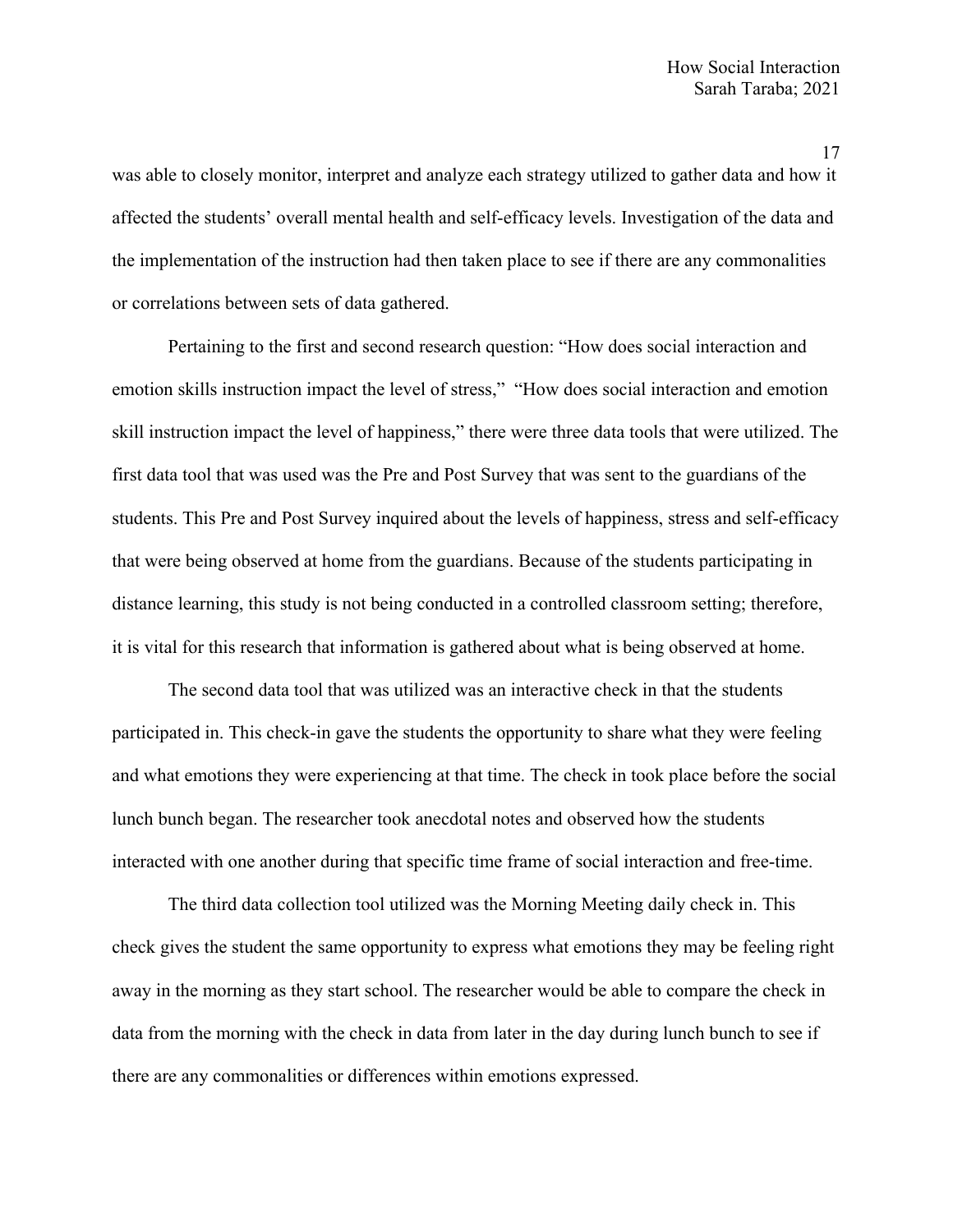Pertaining to the third research question: "How does social interaction and emotion skills instruction impact the level of self-efficacy," there were also three data collection tools used. The first data collection tool is the Pre and Post Survey that was sent to the guardians of the students that was also utilized for research questions one and two. The second data collection tool was the pre individual instructional meeting check in. The students are met on a weekly basis for individual instructional time with their classroom teacher. The teacher would have the students participate in the typical individual learning session and inquire about how that particular student was feeling pertaining to self-efficacy, or participating in school. This data was only collected once a week per student. Being able to measure the self-efficacy levels of the students on a weekly basis is important for this research to see if the implementation of the social interaction opportunities and the emotional skill instruction had many effects on their selfefficacy levels. The third and final data collection tool utilized was the tally chart that tracked the amount of negative self talk from the students during learning and instructional time. The students prior to the interventions were displaying negative self talk revolving around academic instructional time. Keeping a tally chart and tracking the amount of negative self talk that is heard each day is important to collect in order to see if there was any main effect on the students view of academics and how their self-esteem/self efficacy.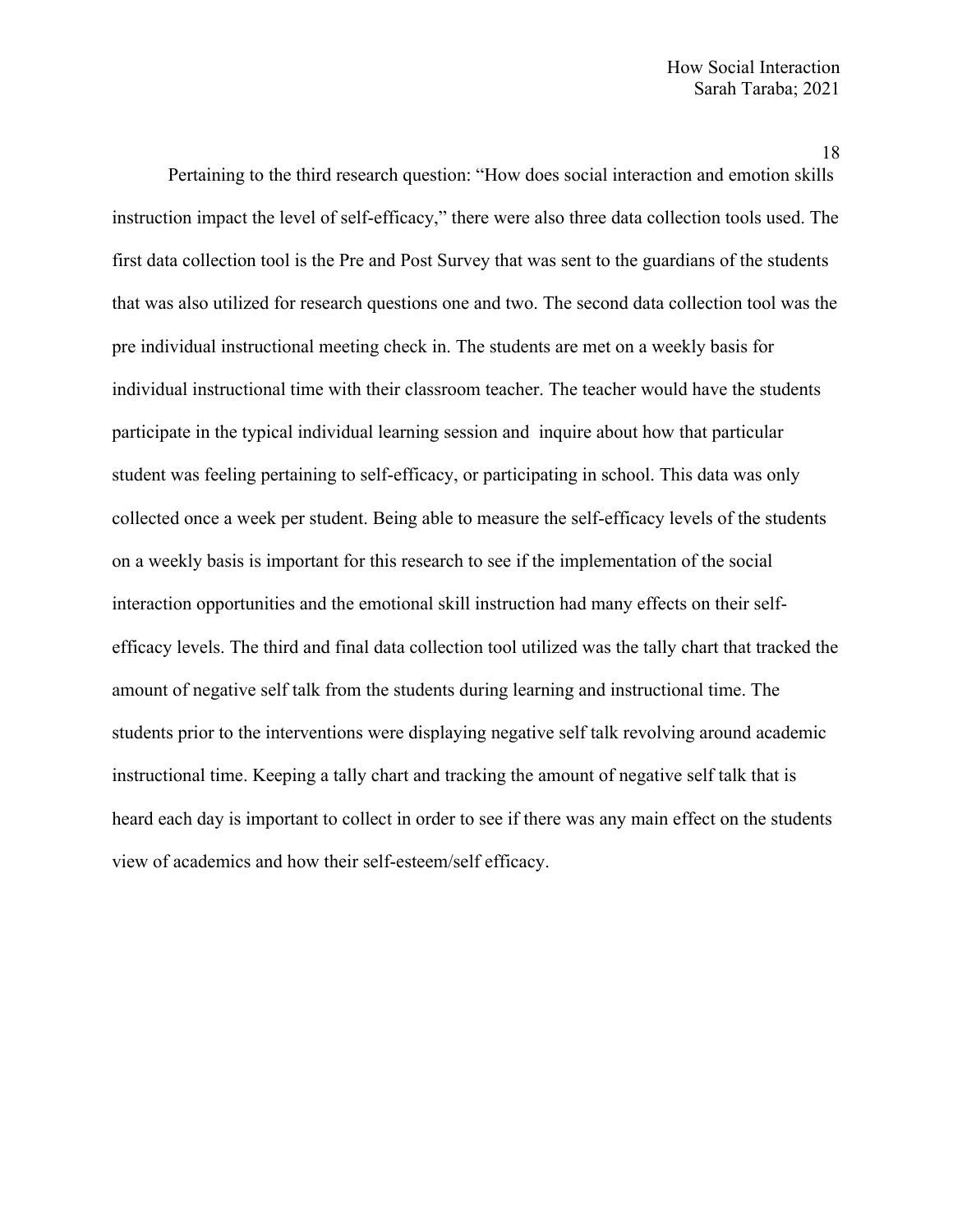| <b>Research Questions</b>                                                                                     | Data Tool A                   | Data Tool B                                                         | Data Tool C                                              |
|---------------------------------------------------------------------------------------------------------------|-------------------------------|---------------------------------------------------------------------|----------------------------------------------------------|
| How does social<br>interaction and<br>emotion skills<br>instruction impact                                    | Parent pre and<br>post survey | Lunch Bunch<br>check in before                                      | <b>Morning Meeting</b><br>interactive before<br>check in |
| the level of stress.                                                                                          |                               | <b>Anecdotal Notes</b><br>and Observations                          |                                                          |
| How does social<br>interaction and<br>emotion skill<br>instruction impact                                     | Parent pre and<br>post survey | Lunch Bunch<br>check in before                                      | <b>Morning Meeting</b><br>interactive before<br>check in |
| the level of<br>happiness.                                                                                    |                               | <b>Anecdotal Notes</b><br>and Observations                          |                                                          |
| How does social<br>interaction and<br>emotion skills<br>instruction impact<br>the level of self-<br>efficacy. | Parent pre and<br>post survey | Post individual<br>meeting check in<br>on self-efficacy<br>(weekly) | Track/tally chart<br>of negative self-<br>talk<br>daily  |

# **Instruction**

The multiple activities that were implemented within this research took place within an online distance learning environment throughout each academic day. The social interaction, freetime opportunities were implemented three times throughout the week within whole group settings. The teacher sent out a Google Meet link that all students would have received on their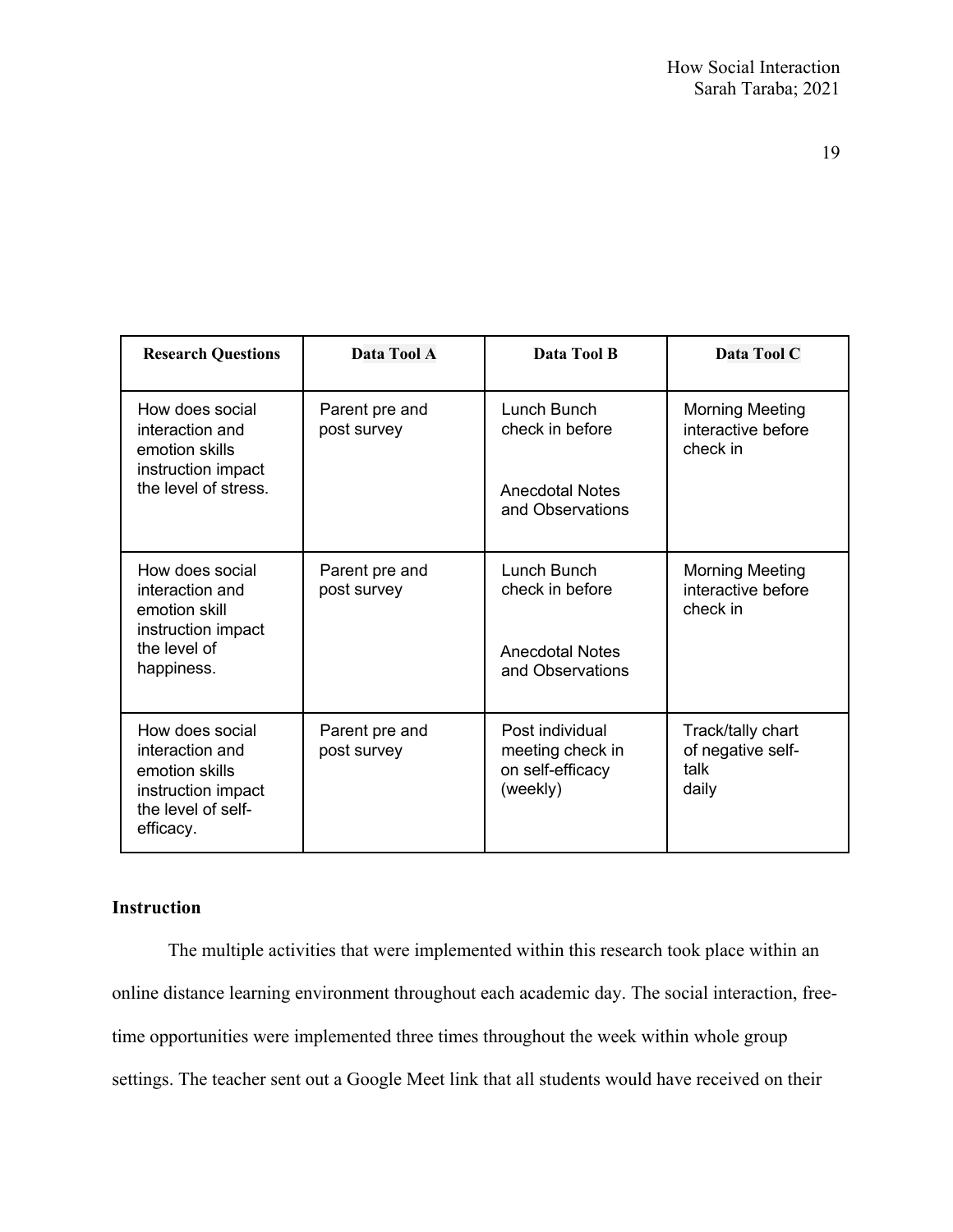Seesaw school account on their iPads. Once all students were logged onto the Google Meet session, the teacher would begin by greeting each individual student by name. The students would then be given the direction and opportunity to share how they were feeling and what emotions they were experiencing at that time. The participants would share this information by holding up a half paper plate "Emotion Face." The students are provided with five main emotions that are presented on their Emotion Face paper plate. The emotions happy, sad, and worried/stressed are the three emotions the students would be able to choose to identify with. If the student wasn't experiencing any of those particular three main emotions, the student was invited to hold up a blank paper plate Emotion Face and share what they were feeling comfortable in sharing that information. The teacher would take note of the emotions shared, validate the students emotions and then continue on in having a lunch bunch, free-time Google Meet Session. During this 30 minute Google Meet, the students were invited to share anything that they wanted to talk about; something exciting at home, something they were wondering about, or even sharing some of their favorite objects at home. The teacher would provide some fun, Would You Rather, questions for the students to talk about to get the conversation started. The emotional skill instruction will be implemented within whole group and individual instructional settings. I will have the participants input their data before and after each session of social interaction and emotional skill instruction. The pre and post surveys will take place before the study is implemented in order to get the baseline data required. And the post survey will take place after the study has been implemented in order to compare to the baseline data.

For the emotional skill instruction implementation, the students had been given the opportunity to not only share their emotions and feelings, but also learn more about different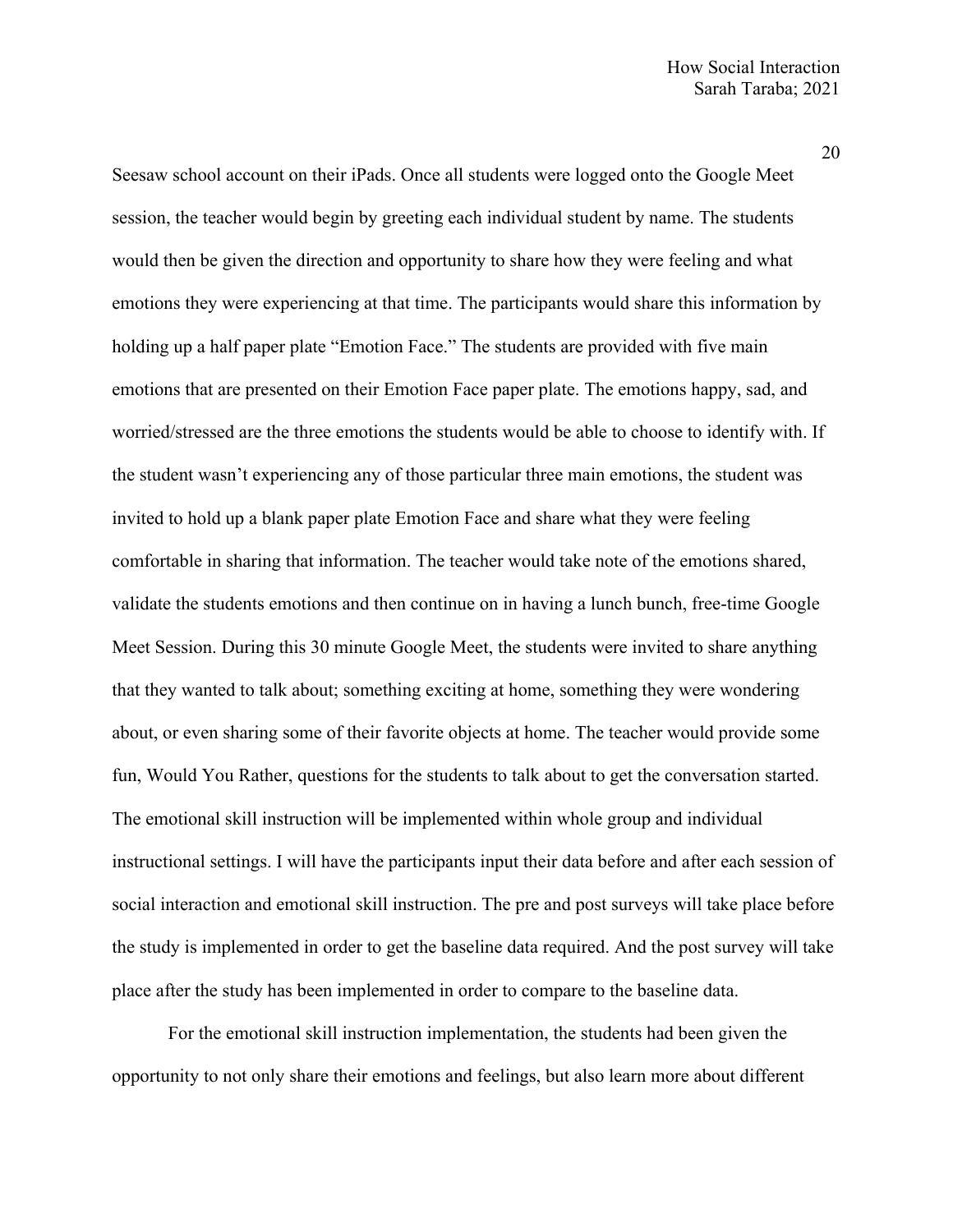emotions Monday-Thursday each week. The students would enter into a Google Meeting starting at 9am until 9:30am for a Morning Meeting. Once all students were logged onto the Google Meeting, the teacher would ask the students to identify the emotion that they are experiencing by holding up their Emotion Face paper plate. The teacher would take note, validate the students emotions and then move into the emotional instruction and daily Morning Meeting activities. The teacher would begin with the daily calendar activities, and question of the day activities. Each week, a new emotion would be introduced to the students. The emotions that were taught were: happiness/calm, sadness, anxiety/stressed, anger, and love. The students would learn more about each emotion, each week by listening to particular emotion videos/short clips and participating in class discussions and drawings. Once the main emotional skill is taught during morning meetings, the students would then participate in a mindfulness calming activity; giving the students the opportunity to calm their bodies and reflect upon what emotion was just learned about and how they may have experienced that emotion themselves.

### **Results**

Data was collected to determine how implementing social interaction opportunities and emotional skill instruction could improve the overall mental health and self-efficacy levels of students in a kindergarten distance learning classroom. Several data collection tools were used to assess students' levels of happiness, stress and self-efficacy. The tools used to collect data on these areas were: Parent pre and post survey, emotional daily/weekly check-in's, tally charts and observations. The results section answers the three sub-questions posed by this study: 1.) How does social interaction and emotional skills instruction impact the level of stress? 2.) How does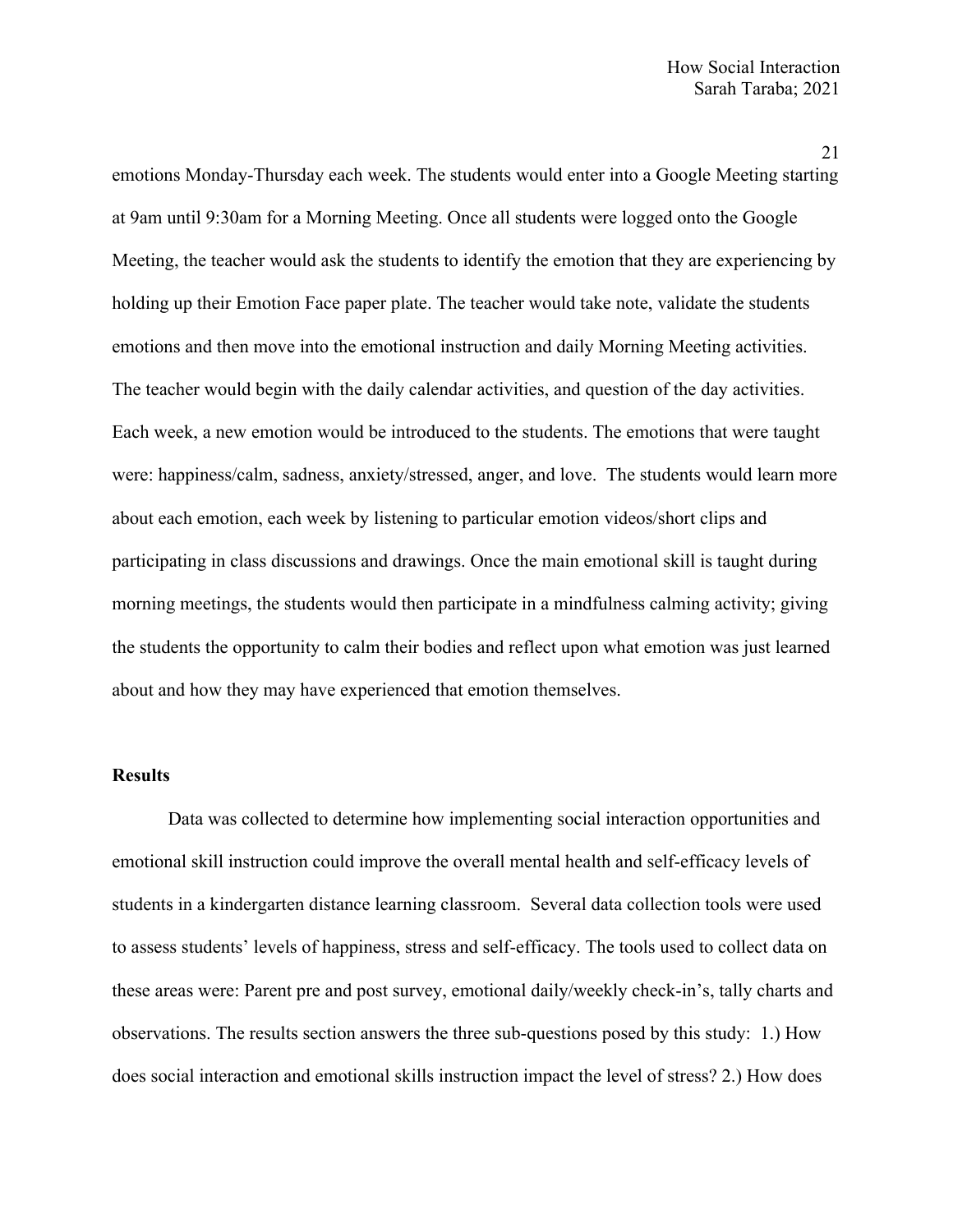social interaction and emotional skill instruction impact the level of happiness? 3.) How does social interaction and emotion skills instruction impact the level of self-efficacy?

# **How does social interaction and emotional skills instruction impact the level of happiness:**

# *Morning Meeting Check-In:*

Within this intervention, the students were asked to log in to the daily Morning Meeting on Google Meets. When all students were present, the researcher would ask the students to display the emotion that they were feeling about school. The students would do this by holding up emotion face paper plates that they had created with the researcher. The emotion face paper plates displayed the emotions: happy, sad, angry, and stress. The students would choose the emotion face paper plate that represented their emotion that day for school and would hold it up over their face for the researcher to see. The researcher was then able to identify how many students were feeling happy, sad, angry or stressed about school.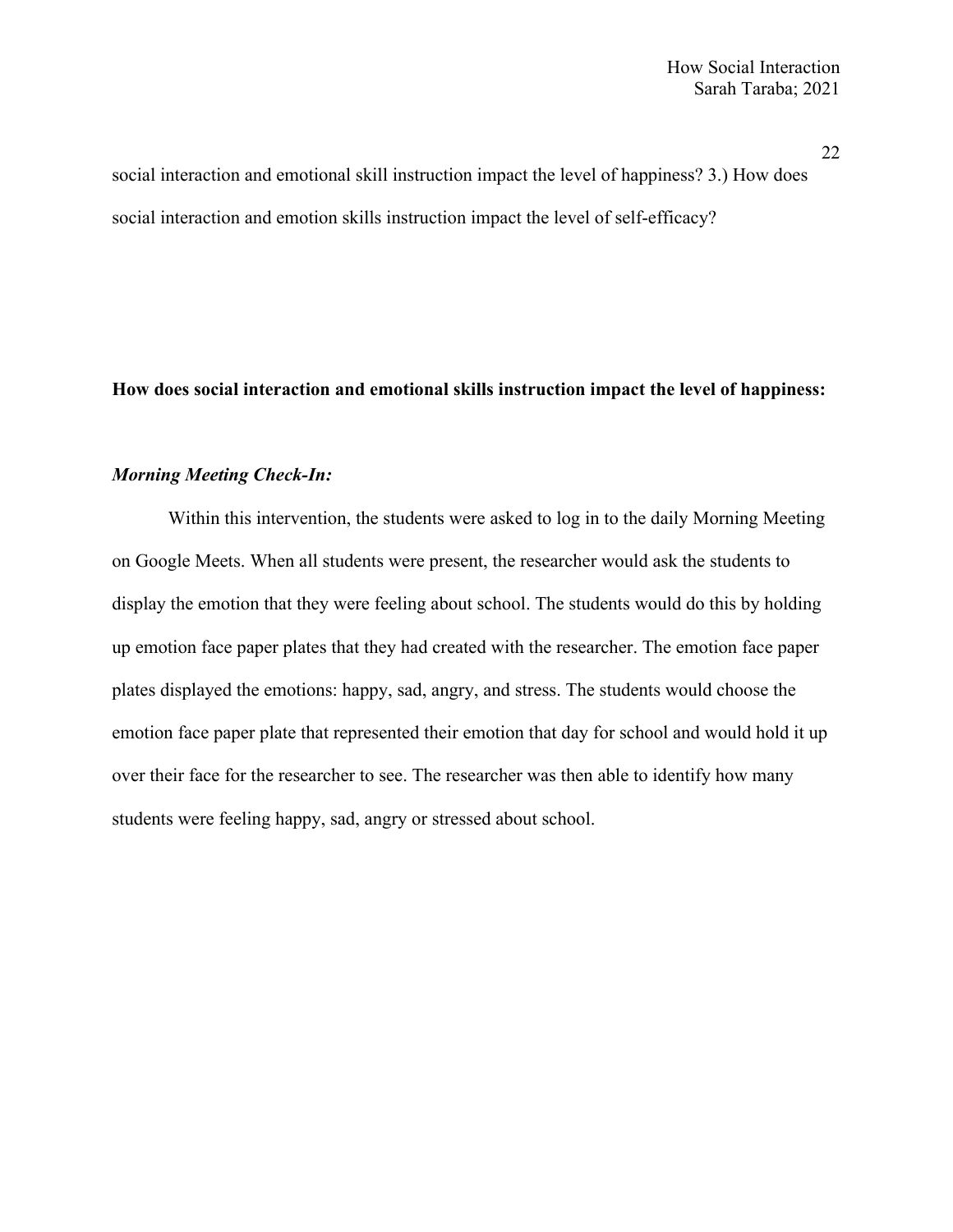

# Morning Meeting Check In

As seen in the graph above, the overall happiness level went from having seven students report out of being happy to a level where all twenty students were able to report out about being happy at the beginning of the school day; thus displaying that the level of happiness increased overall. Along with the level of happiness increasing, the level of the emotions of stress and anger decreased.

### *Parent Pre and Post Survey:*

Due to the fact of the world-wide pandemic, COVID-19, the researcher was not able to instruct the students everyday all day, and have a first hand knowledge of what they were feeling and experiencing, as one would typically in a normal classroom experience; many external factors being out of the researcher's control. In order to gather the baseline data of the emotions felt by the students, the research had to involve the guardians at home with the students. The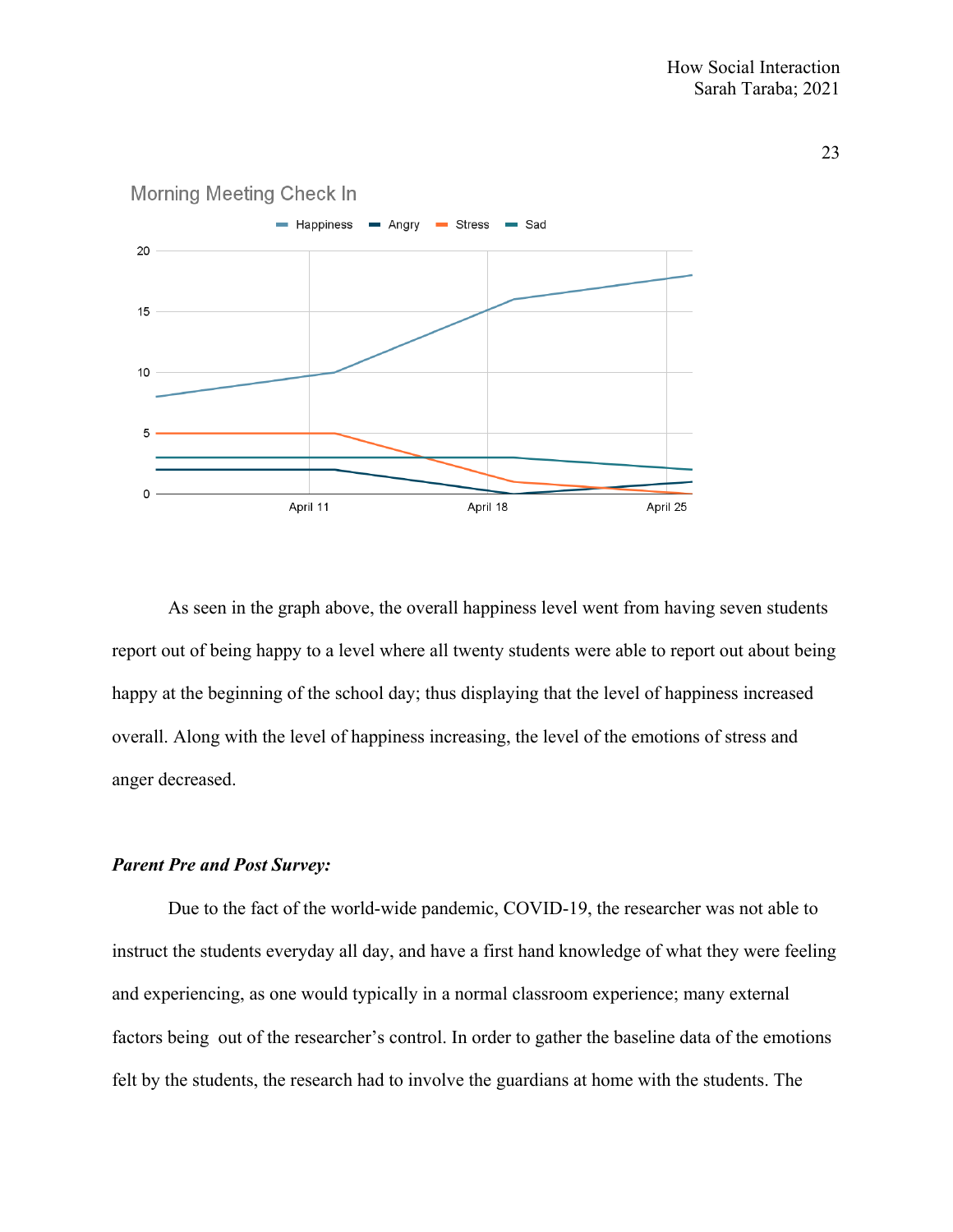researcher sent home a survey (pre-survey - before research intervention began) asking the guardians questions pertaining to the child's level of happiness, stress and self-efficacy. The level of happiness report is displayed below in the graph. Because of the nature of distance learning and COVID-19, the researcher didn't get many responses back. There are five responses out of twenty total possible responses displayed in the graph. The researcher received zero responses back for the post-survey; therefore, the researcher was not able to compare data to see if there was significant growth or not in this aspect.



Level of happiness for your kindergarten student when completing school work or participating in school.

As seen in the pre-graph above presented by the parents, 40% of responses showed that students were somewhat happy, 40% of responses showed that students were happy, and 20% of responses showed that students were very happy. Based on the data in the pre-graph, the four out of the five students' parents reported that their child was happy or somewhat happy; therefore, that information told that researcher that there could be room for emotional improvement for those few students within the intervention.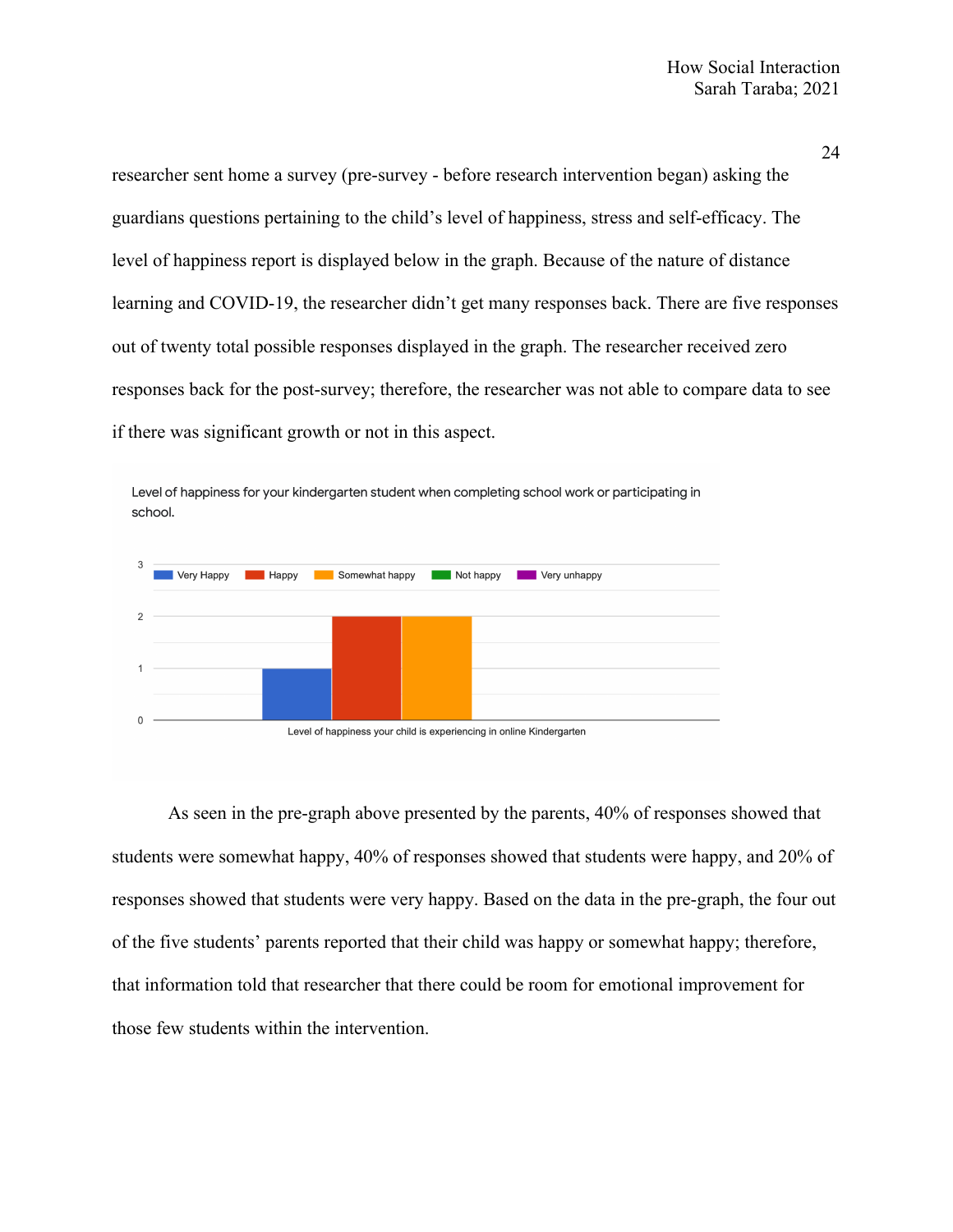# *Lunch Bunch Check-In:*

Within this part of the research intervention, the students were given the opportunity to have a sense of a social time during distance learning called Lunch Bunch. This was a time for students to log on to Google meets for about 20-30 minutes to eat lunch with the researcher and classmates. This was a time where the students had the chance to share new and exciting things that were happening at home, new toys, and fun projects that they might have been working on. During this social time, the researcher also taught the students how to play a variety of games while online. After about 20-30 minutes all students waved goodbye to each other and logged off the Google Meet. Below you will see a graph that displays how the students reported feeling as they entered into the Lunch Bunch Google Meet at the beginning.



Lunch Bunch Check In

Near the beginning of this intervention, the students reported the emotions, happiness, sadness and stress. As the weeks continued on, the graph displays how the students' emotions of sadness and stress declined as the emotion happiness increased to the point where all students, near the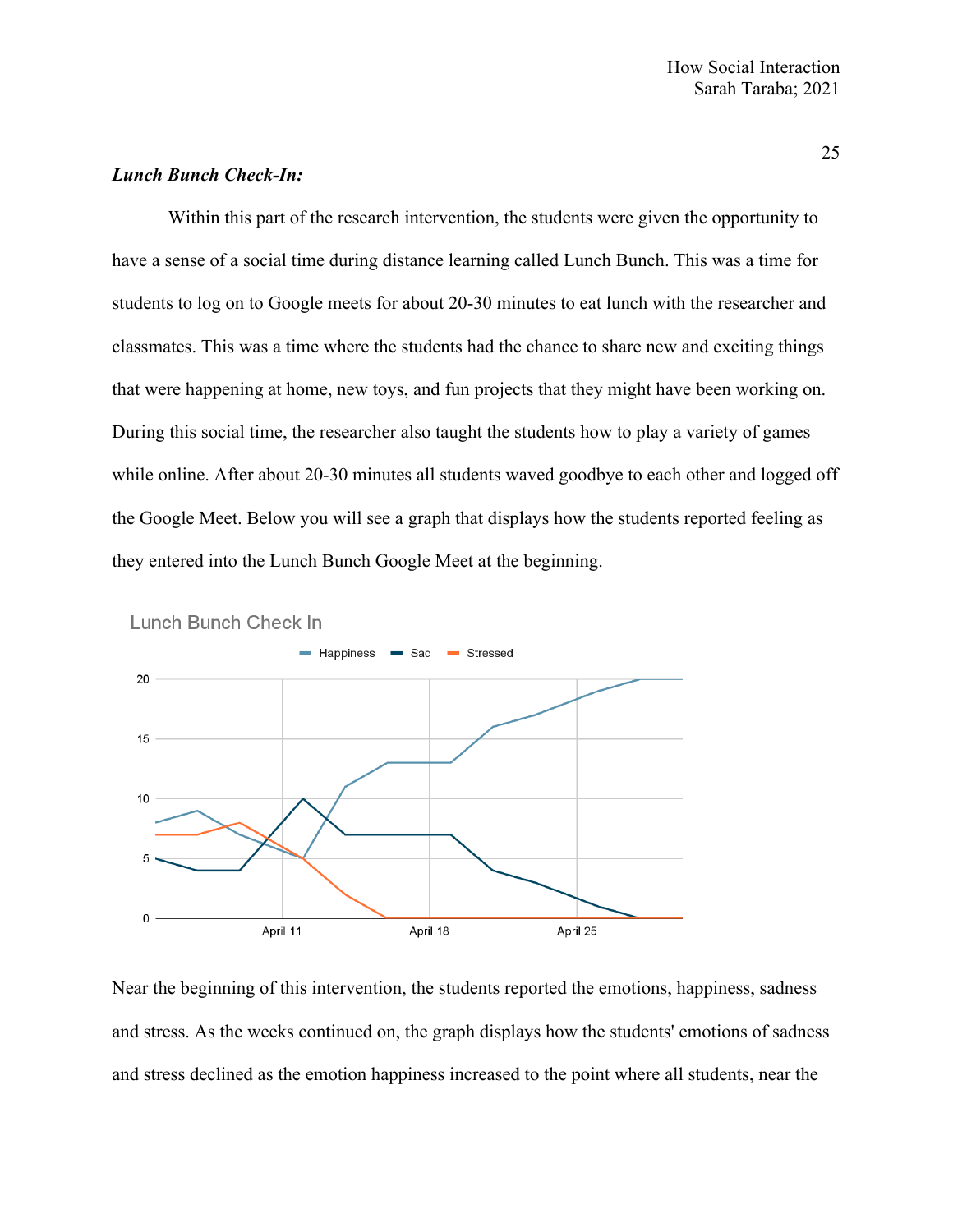end of the intervention, reported being happy at the beginning of the last Lunch Bunch Google Meet.

# **How does social interaction and emotional skills instruction impact the level of stress:**

# *Morning Meeting Check-In:*

This part of the research intervention remains the same as the Morning Meeting measuring the level of happiness among the students, except for the fact that this graph and set of data focuses of the level of stress among the students. the students were asked to log in to the daily Morning Meeting on Google Meets. When all students were present, the researcher would ask the students to display the emotion that they were feeling about school. The students would do this by holding up emotion face paper plates that they had created with the researcher. The emotion face paper plates displayed the emotions: happy, sad, angry, and stress. The students would choose the emotion face paper plate that represented their emotion that day for school and would hold it up over their face for the researcher to see. The researcher was then able to identify how many students were feeling happy, sad, angry or stressed about school.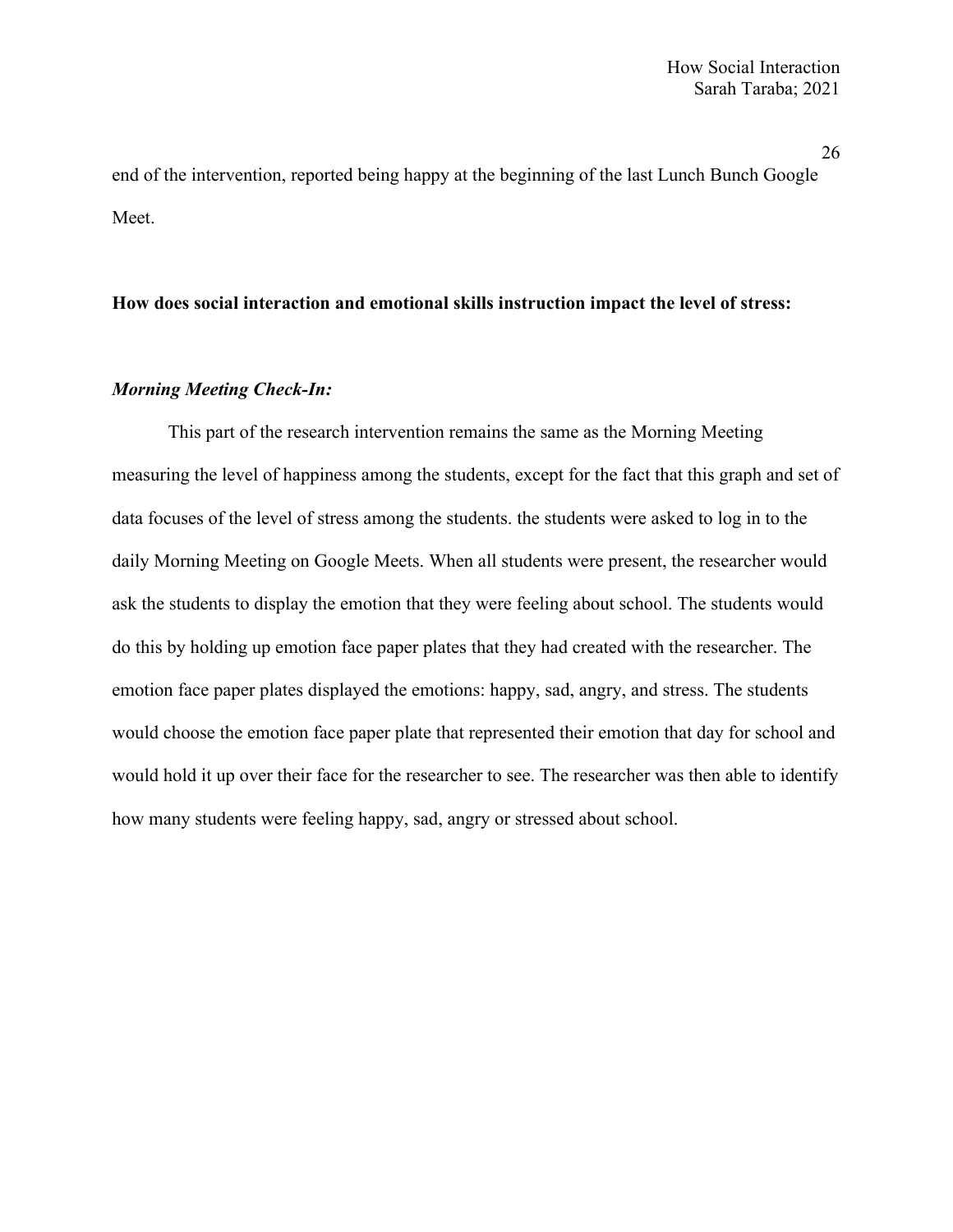

### **Morning Meeting Check In**

Within this graph of the pre-survey sent to parents pertaining to the level of stress their child was experiencing during distance learning kindergarten, four respondents reported having their child have little stress and one responded with their child having no stress. 80% of the reponses state that there was a level of stress being experienced at home; proving that there was a need for some change within the classroom in order to help solve the feeling of stress among students.

# *Parent Pre and Post Survey:*

This set of data came from the same pre-survey that the research had sent to the students' parents asking to report on the emotions that were being observed within their home environment; happiness, stress, and self-efficacy. Due to the fact of COVID-19 and the nature of distance learning, the researcher depended on the parents of the students to report back on what emotions were being displayed at home. Same as the pre-survey report on the level of happiness, only five parents had responded to the level of stress that was being displayed at home by their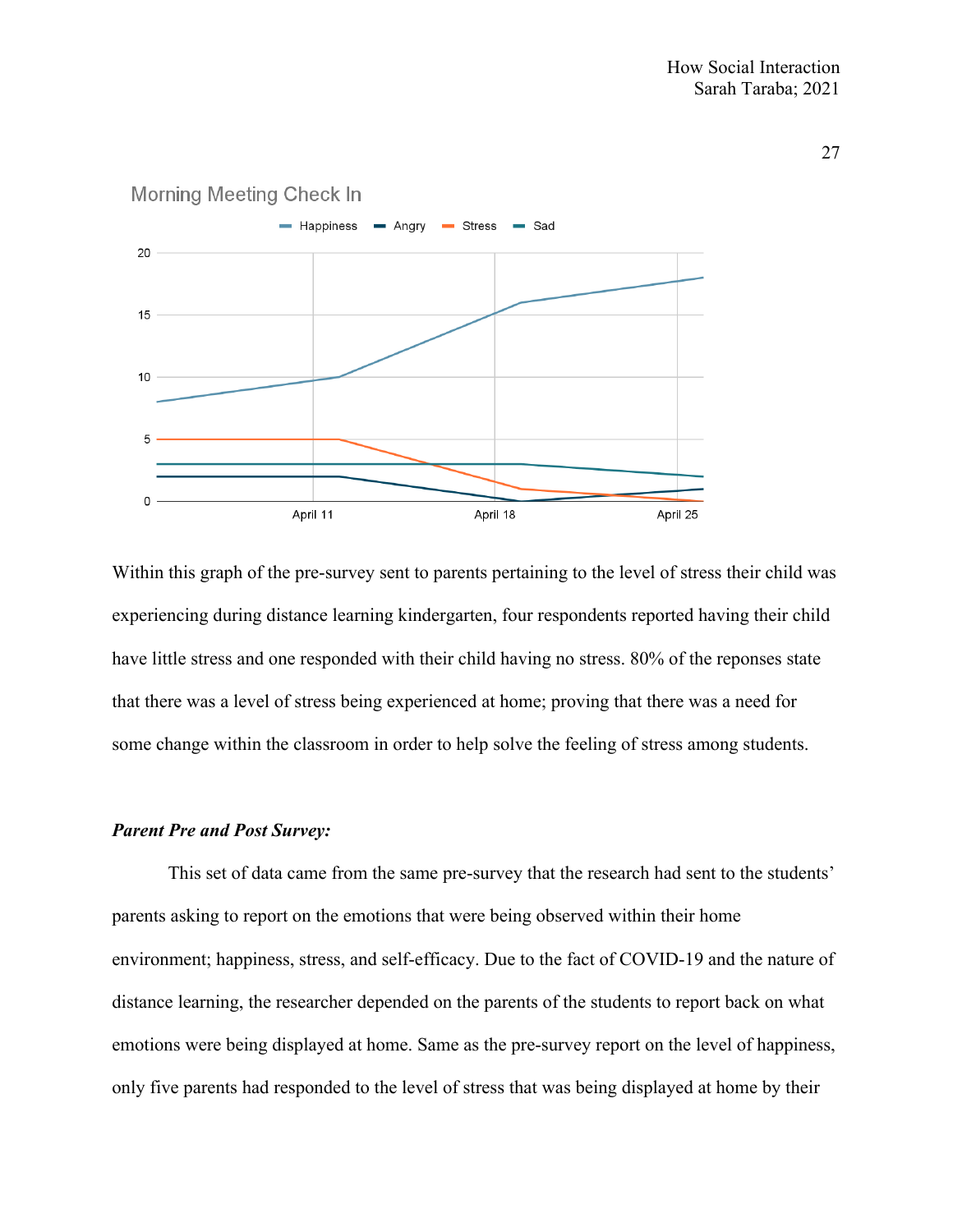kindergarten child. No responses were reported back to the researcher for the post-survey; therefore, the researcher had nothing to compare the data to and was unable to make a conclusion and comparison of the levels of emotions (stress) for the students.





Within this graph of the pre-survey sent to parents pertaining to the level of stress their child was experiencing during distance learning kindergarten, four respondents reported having their child have little stress and one responded with their child having no stress. 80% of the reponses state that there was a level of stress being experienced at home; proving that there was a need for some change within the classroom in order to help solve the feeling of stress among students.

### *Lunch Bunch Check-In:*

This part of the research intervention was the same as the Lunch Bunch check in for happiness; except focusing on the data levels of happiness, this graph reports on the levels of stress that were given by the students. Again, the process of Lunch Bunch that occurred was; the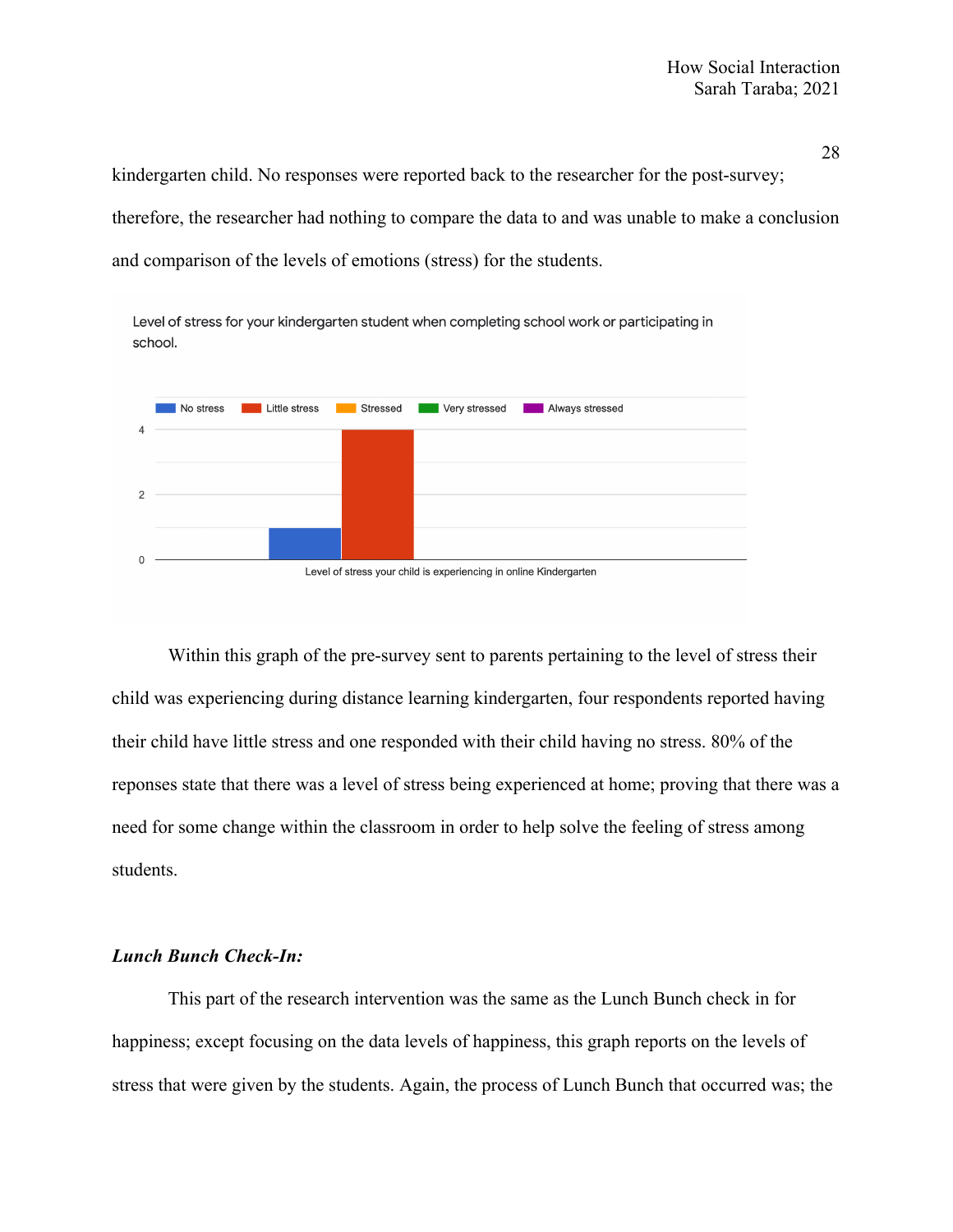students were given the opportunity to have a sense of a social time during distance learning called Lunch Bunch. This was a time for students to log on to Google meets for about 20-30 minutes to eat lunch with the researcher and classmates. This was a time where the students had the chance to share new and exciting things that were happening at home, new toys, and fun projects that they might have been working on. During this social time, the researcher also taught the students how to play a variety of games while online. After about 20-30 minutes all students waved goodbye to each other and logged off the Google Meet. Below you will see a graph that displays how the students reported feeling as they entered into the Lunch Bunch Google Meet at the beginning.





When looking at the graph, focusing on the level reported on the emotion stress, the graph displays that some students, seven students, near the very beginning of the research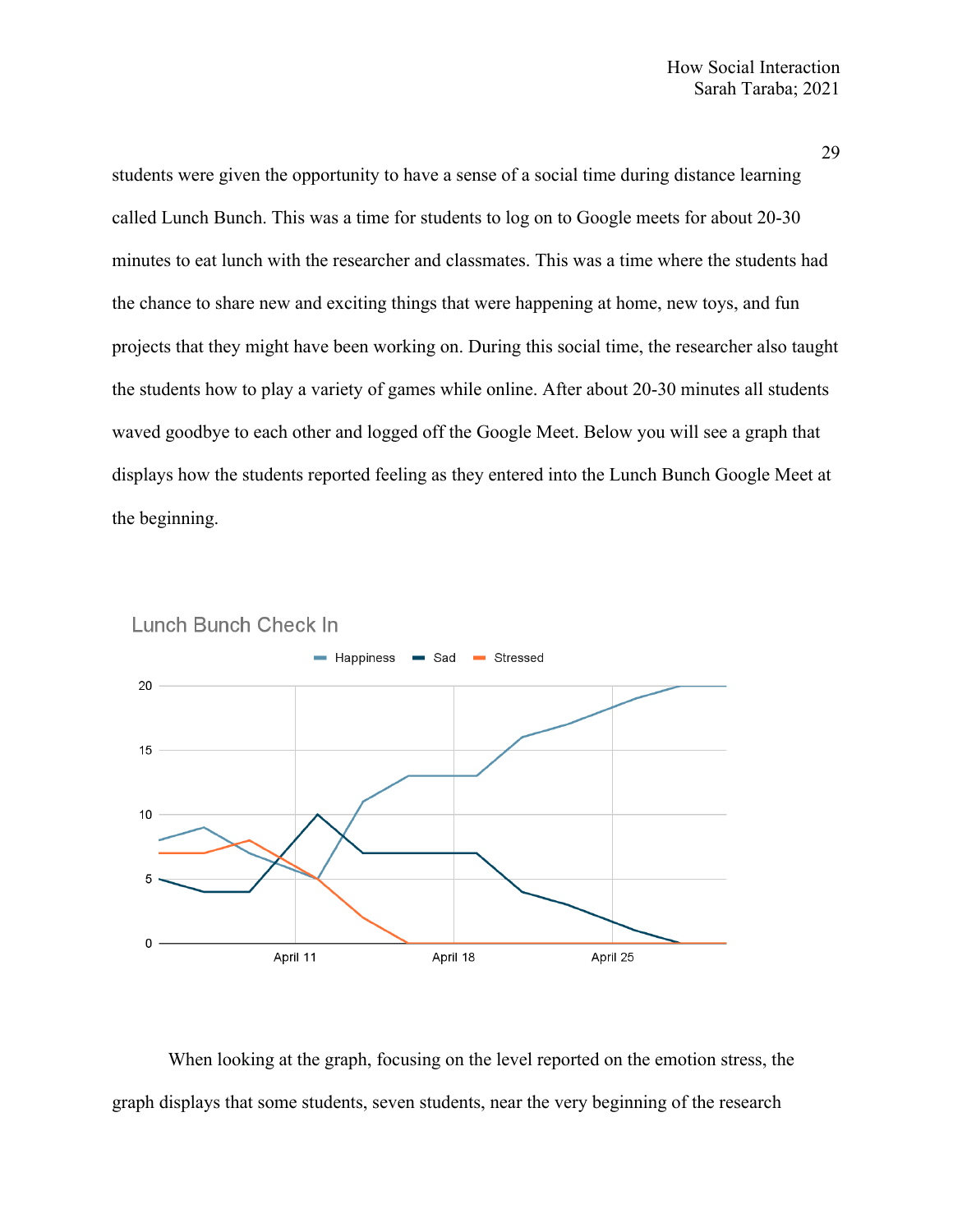intervention were reporting that they had strong feelings of stress and worry. Throughout the weeks of the research intervention, the graph displays that the amount of stress and worry reported by students quickly decreased within the second week of intervention.

**How does social interaction and emotional skills instruction impact the level of selfefficacy:**

### *Parent Pre and Post Survey:*

This data was part of the same pre-survey that asked questions pertaining to their child's level of happiness and stress that was sent to students' parents by the researcher, except this set of data pertained to the level of self-efficacy that was being experienced at home from the kindergarteners. Again, due to COVID-19, the researcher had to depend on the parents' feedback in order to gather a baseline of data to see how the students were feeling. The parents had the opportunity to choose between the following categories for self-efficacy:

- 1.) Very Motivated for School
- 2.) Motivated for School
- 3.) Somewhat Motivated for School
- 4.) Little Motivation for School
- 5.) Not Motivated for School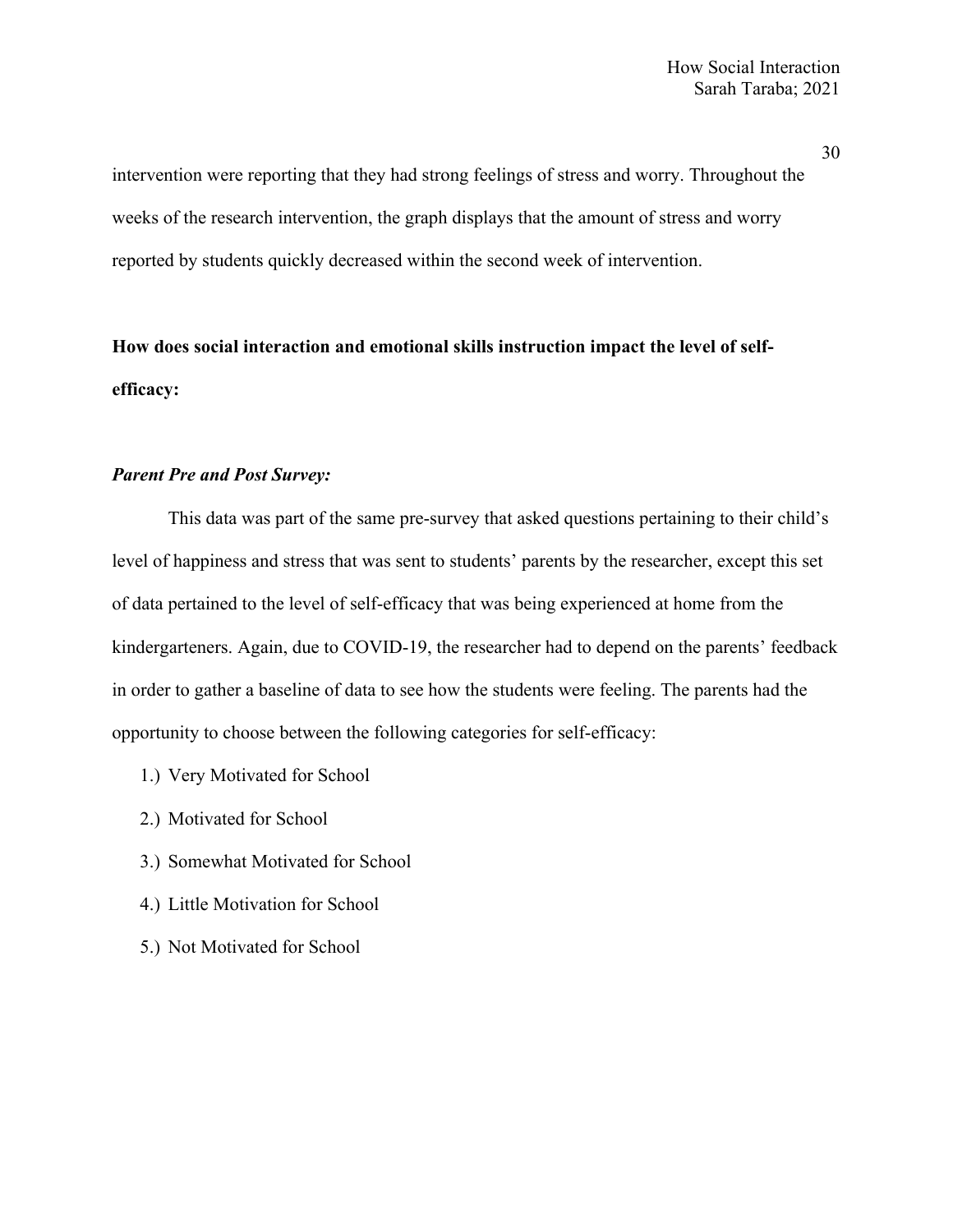

Level of Self Efficacy for your kindergarten student when completing school work or participating in school.- "I know I can do this even when it is hard mindset"

Based on the self-efficacy data of the pre-survey, the graph displays that three of five parents reported their child being motivated for school, one out of five parents reported having their child somewhat motivated for school and lastly, one out of five parents reported having their child be very motivated for school. 60% of students were feeling motivated for school, and 20% of responses were feeling somewhat motivated for school, but neither weren very motivated for school. This told the researcher that 80% of the responses that came back had potential of improving throughout the research intervention.

### *Tally Chart of Negative Self Talk:*

Throughout the research intervention, the researcher was keeping track of how many negative comments/self-talk was being stated by the students throughout each day. Through observations and notes, the researcher was hearing comments such as; "I can't do this," "This is too hard and I am not smart enough to do it," "I am dumb" that came from the students. The researcher kept track of the amount of negative comments and self-talk that was being said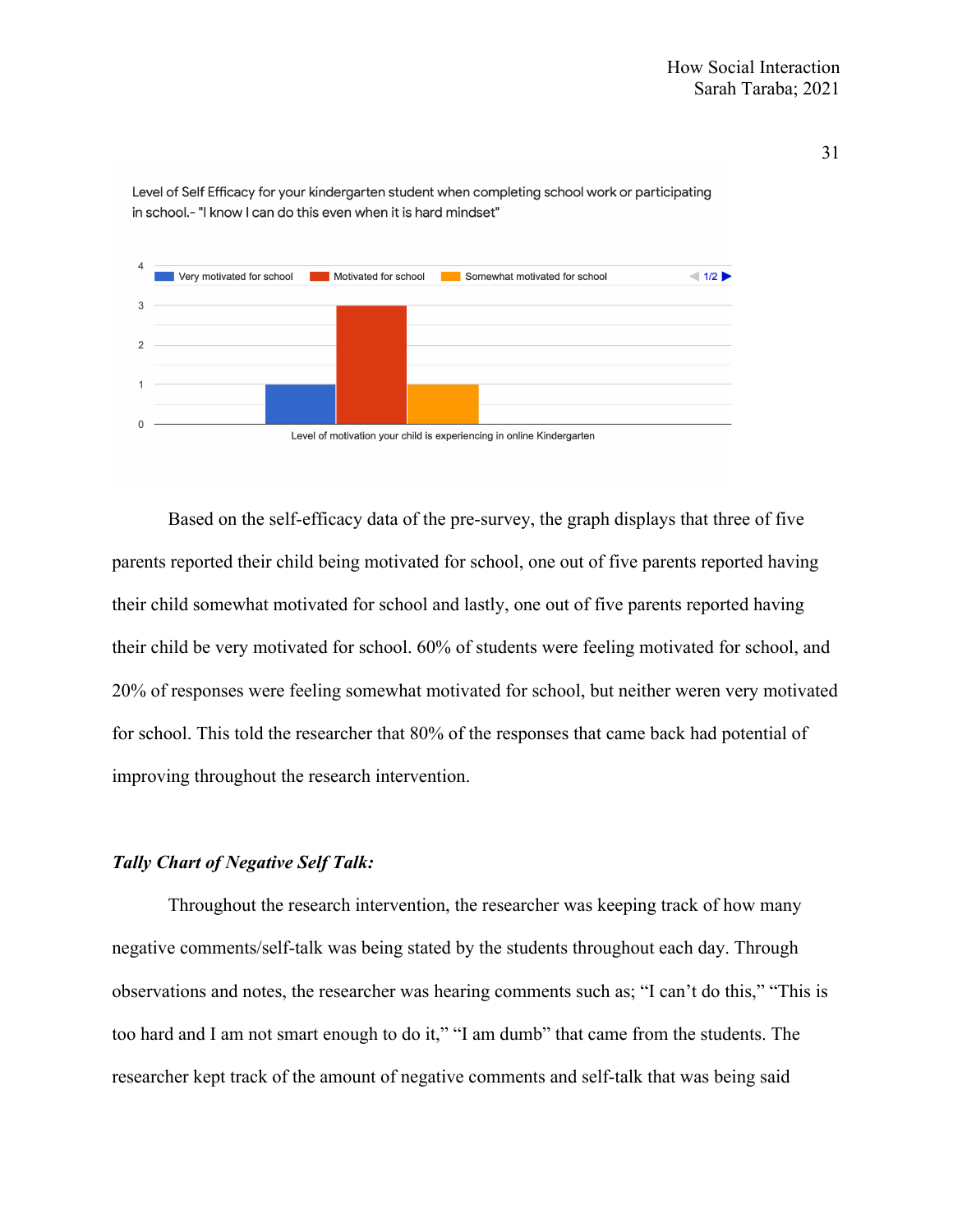throughout the entire research intervention. The researcher would typically hear the negative self-talk during the individual one-on-one instructional Google Meet sessions that the researcher would have with each of the students. Below is a graph displaying the amount of negative selftalk comments that were heard by the researcher.



**Negative Self Talk** 

Based on the graph above, the researcher was able to see that there was a significant amount of negative self-talk near the beginning of the research intervention; however, the amount of negative comments that came from the students quickly declined during the first and second week. In the graph, there are multiple times of sudden increases of negative self-talk comments; however, near the end of the intervention, there were no negative comments recorded by the researcher.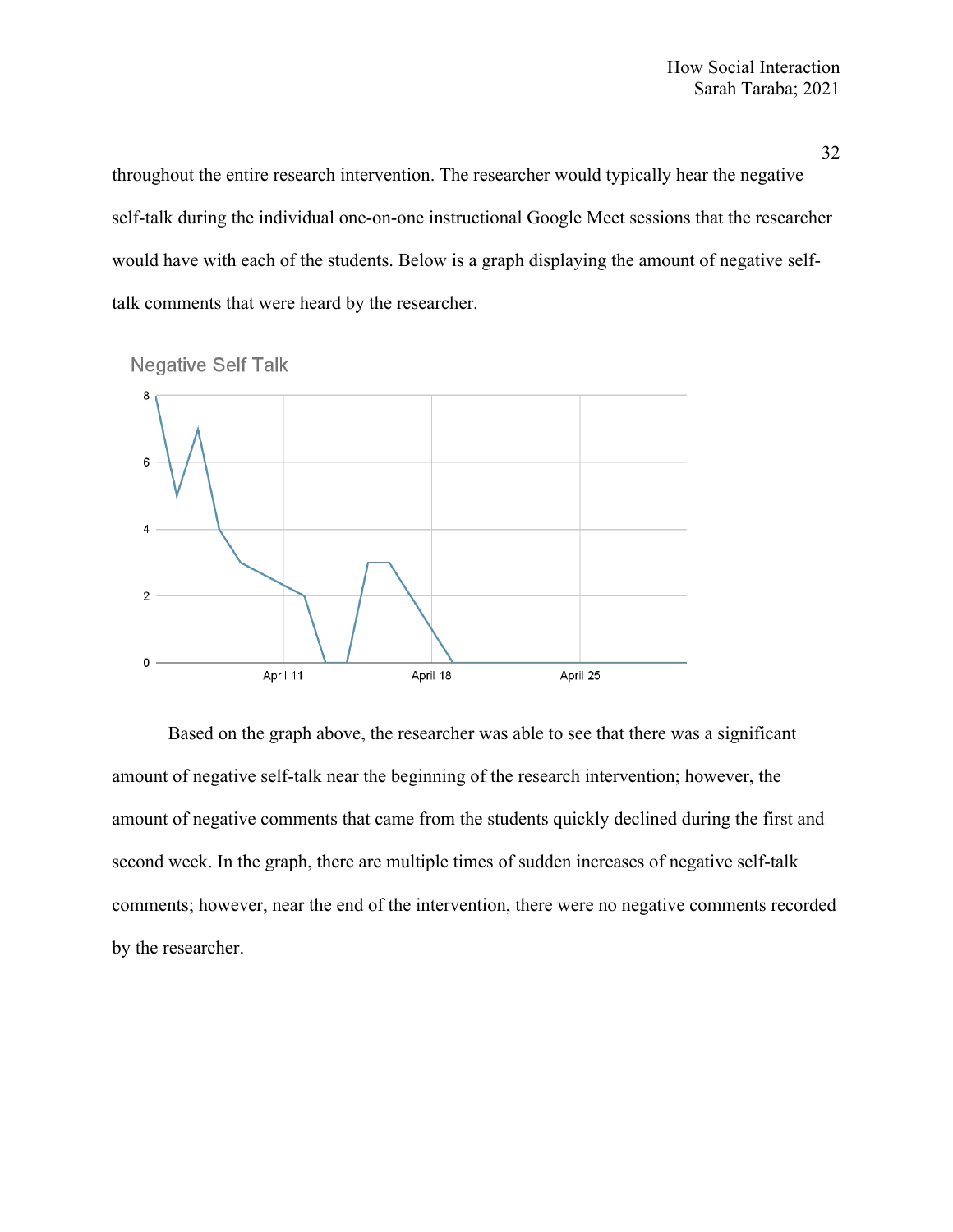# *Weekly Individual Meeting Check-In:*

Within this research intervention, the researcher scheduled individual one-on-one Google Meeting times with each student throughout each week. During this time, the researcher and the student would conduct various academic activities and lessons with one another for about 20-30 minutes at a time. It was during these meetings that the researcher would ask the students how they were feeling about school before the lessons and activities began. The researcher would give the options, "I can't do it," or "I can do it" for the students. The students would circle one option on the screen to report back to the researcher. Sometimes the researcher would discuss with the students why they were feeling the way that they reported. The graph below displays how many students had strong self-efficacy or poor self-efficacy.



As noticed within the graph, twelve students out of twenty students were reporting, "I can do it," stating that they had strong self-efficacy near the beginning of the research intervention. However, the graph had also displayed that eight students were reporting, "I can't do it," stating that they had weaker self-efficacy near the beginning of the research intervention. As the weeks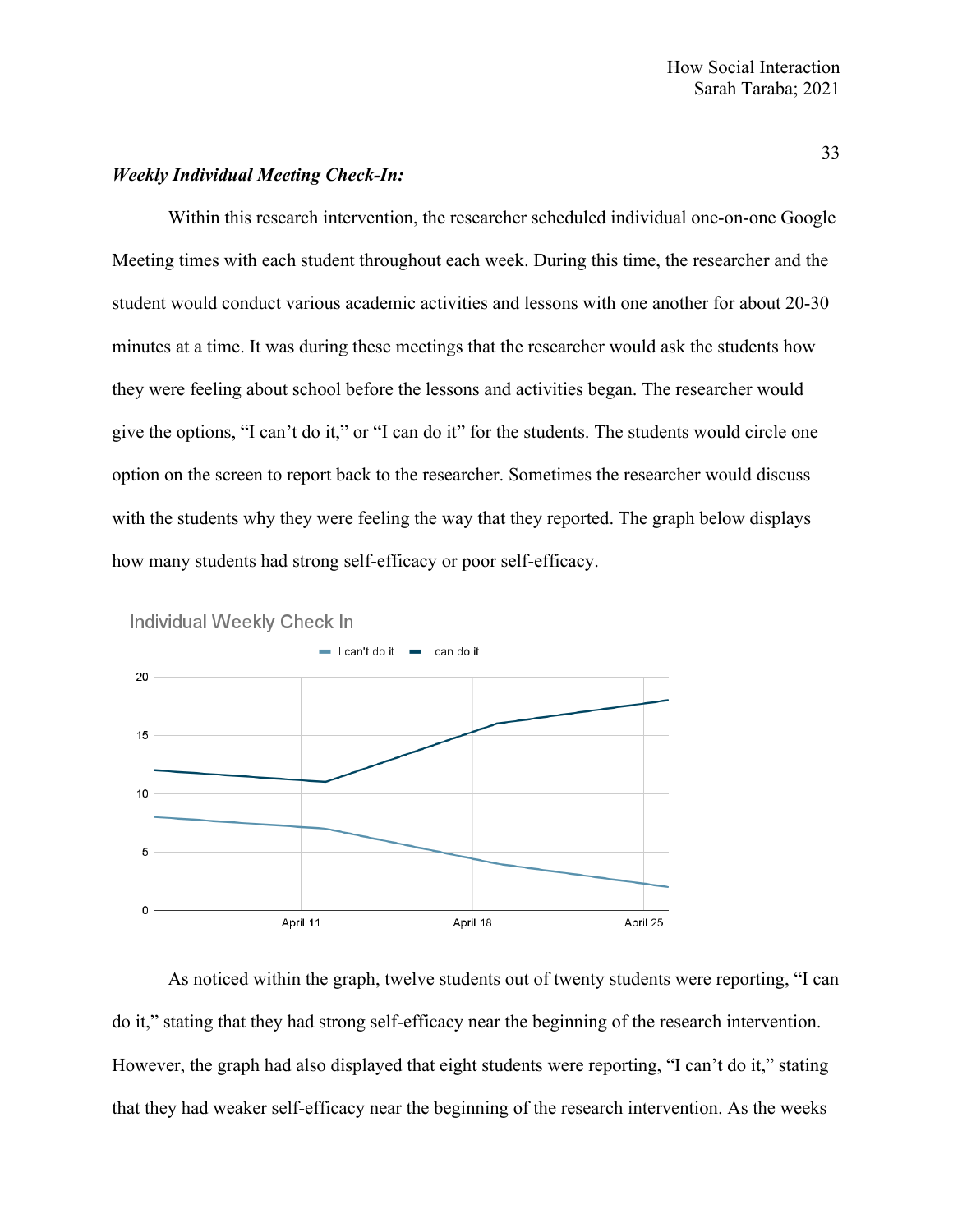continued on, the strong self-efficacy levels increased as the weaker self-efficacy levels decreased.

The results of the intervention have been compiled into three sections in order to address each of the three sub-questions: How does social interaction and emotional skills instruction impact the level of happiness? How does social interaction and emotional skills instruction impact the level of stress? How does social interaction and emotional skills instruction impact the level of self-efficacy? In each section of the findings, the data has been presented to include not only various student perspectives but also parent perspectives. Overall, the results showed student levels of happiness, student levels of stress, and student self-efficacy increased as a result of social interaction and emotional skill instruction.

# **Discussion**

This research had many positive results, along with unknown outcomes due to some limitations within the research that, if eliminated, could potentially change the results. This research was conducted in order to discover how social interaction and emotional skill instruction could benefit the students and their overall mental wellbeing. Within the classroom, I had noticed that many of my students were displaying some serious emotions; lack of motivation, anger, sadness, stress, and loneliness, etc,. When thinking back upon my own schooling, and previous teaching experiences, I tried to think about what the students had in the classroom and what my students, in distance learning, were missing. I came to the realization that due to the nature of distance learning, students aren't being given the same social interaction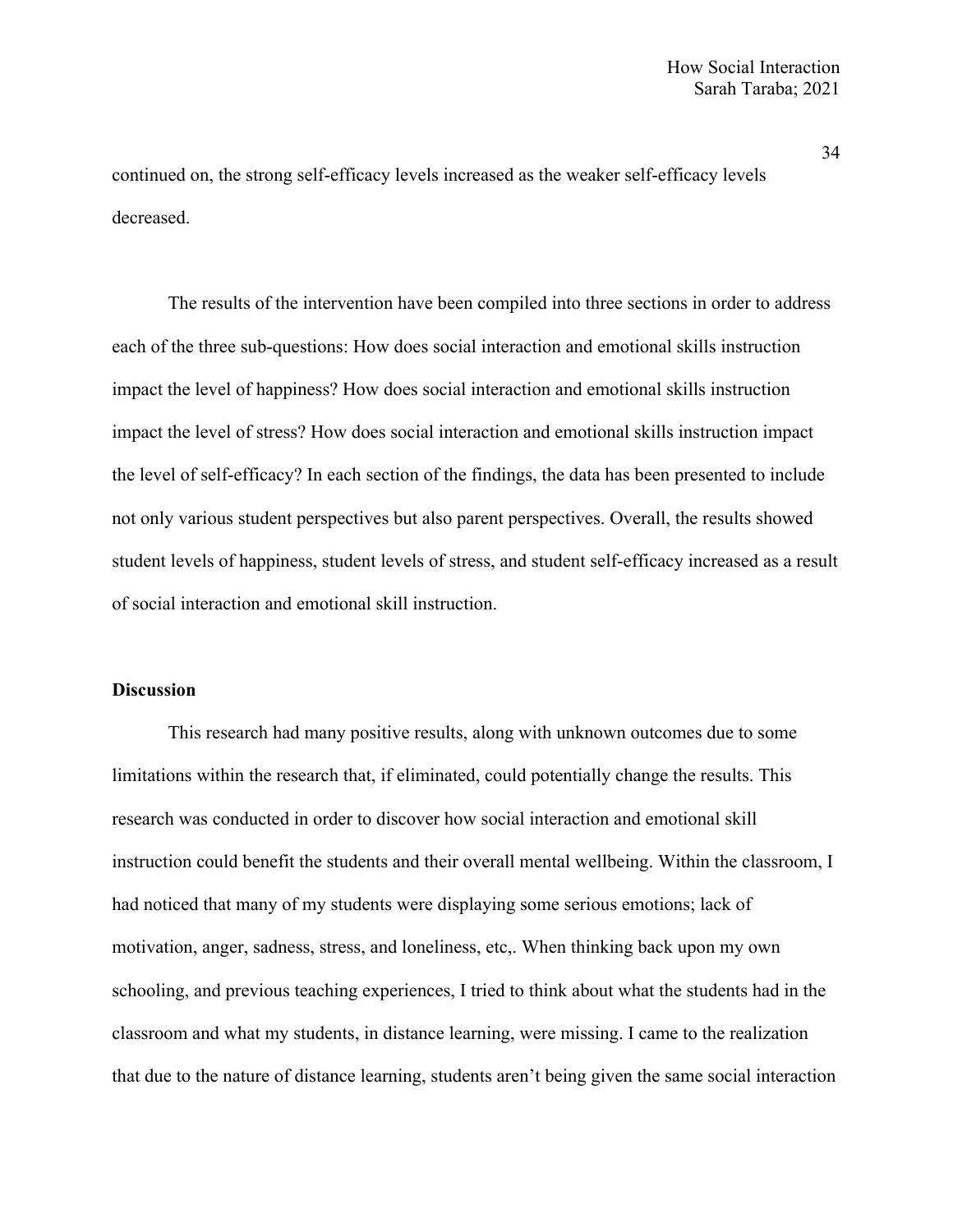opportunities as students typically are given within the classroom. This past school year 2020- 2021 was a very stressful year for many, causing anxiety for many people. I noticed that the emotions with my students online were running high. With the abundance of emotions that I was witnessing with my students, I knew I needed to provide my students with the skills and tools to be able to change and manage their behaviors and emotions.

### *Emotions and Social Interaction*

Within this research I, as the researcher, was able to teach my students important tools in order to recognize and manage their own emotions. We first began by learning some mindfulness practice and learning how to focus on our breathing to calm our bodies down. For each week, the students and I focused on one-two emotions. We learned what the emotion is, what it looks like, what happens when we experience it, and what we can do to help manage it. As the weeks of the intervention went on, I was able to notice that my students were beginning to recognize their own emotions more easily and immediately began to breathe when needing to calm their bodies and minds. Within the data that was collected within the Morning Meeting check-ins and the Lunch Bunch check-ins, the graphs display an overall increase in the happiness levels of my students and an overall decrease in the stressful emotions. When looking at the data again, it can also be seen that there was a dramatic decrease in the amount of negative self-talk comments coming from my students. The increase of happiness, and decrease of stress and negative selftalk comments could have resulted from the emotional skill instruction given to the students within the research. However, the overall increase in the levels of happiness could have also come from the increased opportunities of social interaction for my distance learning students.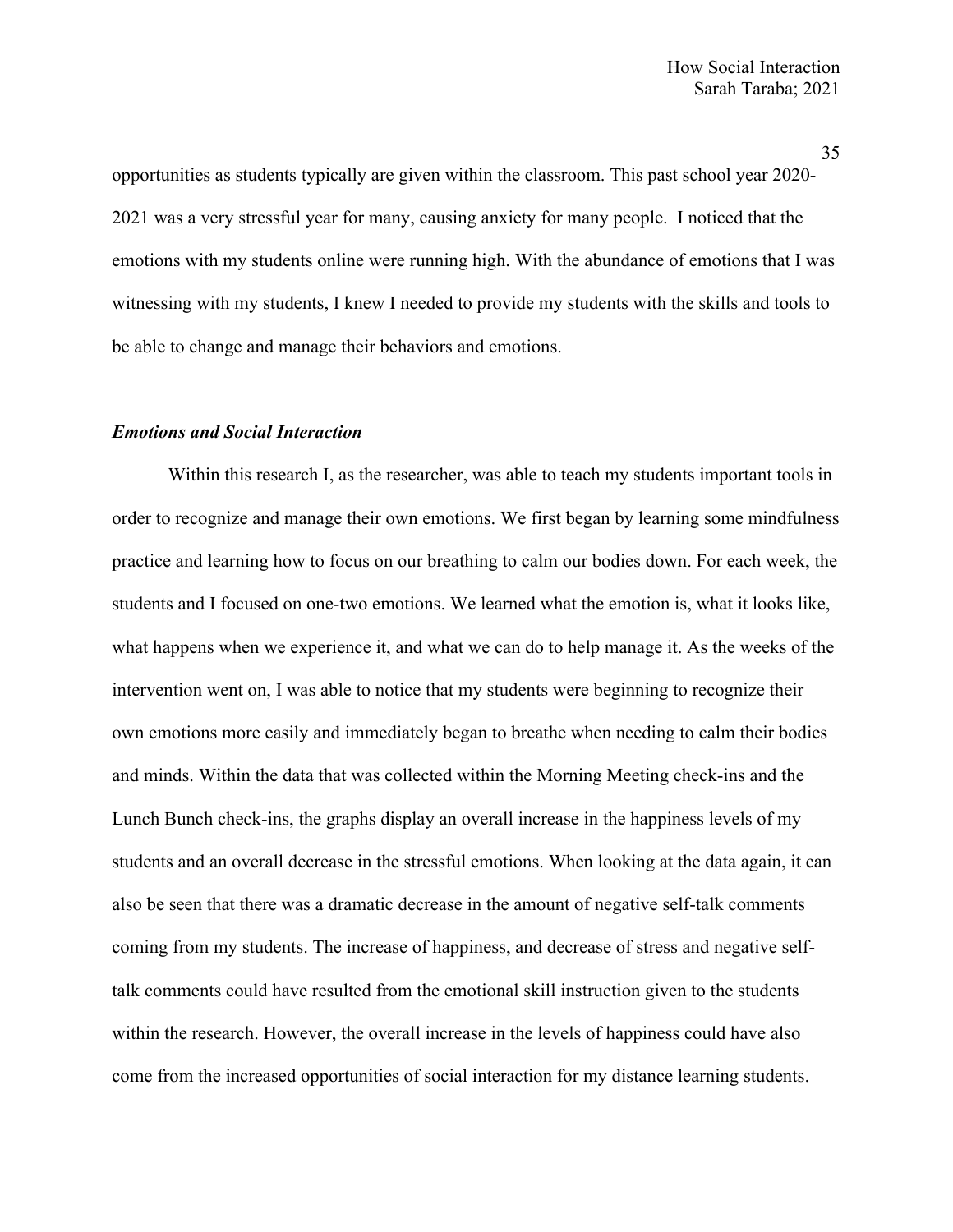The social interaction opportunities of Lunch Bunch, gave my students the ability to simply be children and display their excitement to others and form friendships with classmates. The graphs pertaining to Lunch Bunch, displayed an overall increase of happiness. The students could've been excited to interact, non-academically, with their peers, which in turn would make them feel the emotion of happiness.

# *Limitations*

There were some limitations within this research that I had very little control. The increase level of happiness was a positive result to see; however, due to the fact of the way that this research was conducted, there is no absolute positive way to tell if the increase of the level of happiness was due to the fact of the emotional skill instruction, the increased level of social interaction, or both. If I were to do this research again, I would break my students into various groups; a control group, a group receiving emotional skill instruction, a group receiving social interaction and a group receiving both. The data for all groups could then be collected, analysed and compared with one another to see which group had the greatest positive results. Another major limitation that occurred within this research was the fact that I only received five out of twenty pre-surveys back from parents in order for me, as the researcher, to collect the baseline data. Due to the fact that I only received five pre-surveys back, I only knew the baseline emotional stance of five of my students. I had very little knowledge of how my students were feeling and what emotions were being expressed in their home environments throughout each school day online. Therefore, without accurate baseline data, my results could be viewed as not accurate. The final limitation was due to the fact that I never received any post-survey responses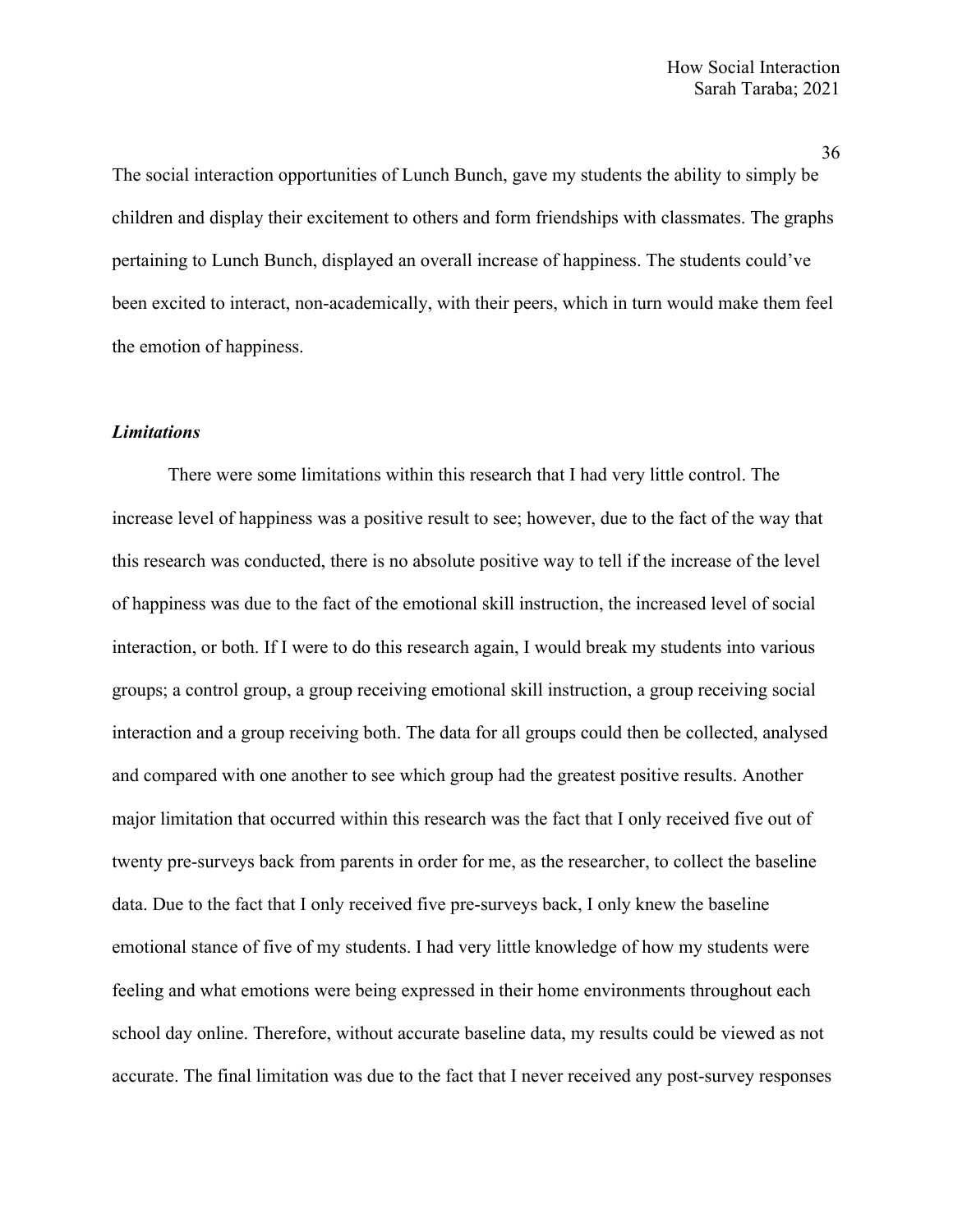back from parents; therefore, now knowing if there was a positive increase of emotions and behaviors at home. Receiving zero data back from parents for the post-survey, left me with very little to compare and analyze with that set of data.

# **Conclusion**

This research addressed a very important aspect of teaching. Students should be taught the knowledge, skills and tools in order to handle everyday life, along with the standards that teachers are required to teach. Yes, the standards were being taught within my class and my students were learning amazing things; learning how to read their first books, learning about animal habitats, how to compare and contrast various concepts, learning about scientists and how to observe and conduct experiments, how to add and subtract, etc,. But even with all that engagement of learning, my students were still struggling with the most basic human aspect: emotion. Thinking ahead, emotional skill instruction and increased social interaction time with classmates are concepts of teaching that all teachers should consider making a priority in their own classrooms. My research displayed positive results within the simple few weeks of the intervention. With increased time and stronger implementation, students could learn to thrive in the classroom academically, socially and emotionally; therefore, setting them up for a stronger future ahead and an overall healthier mental wellbeing.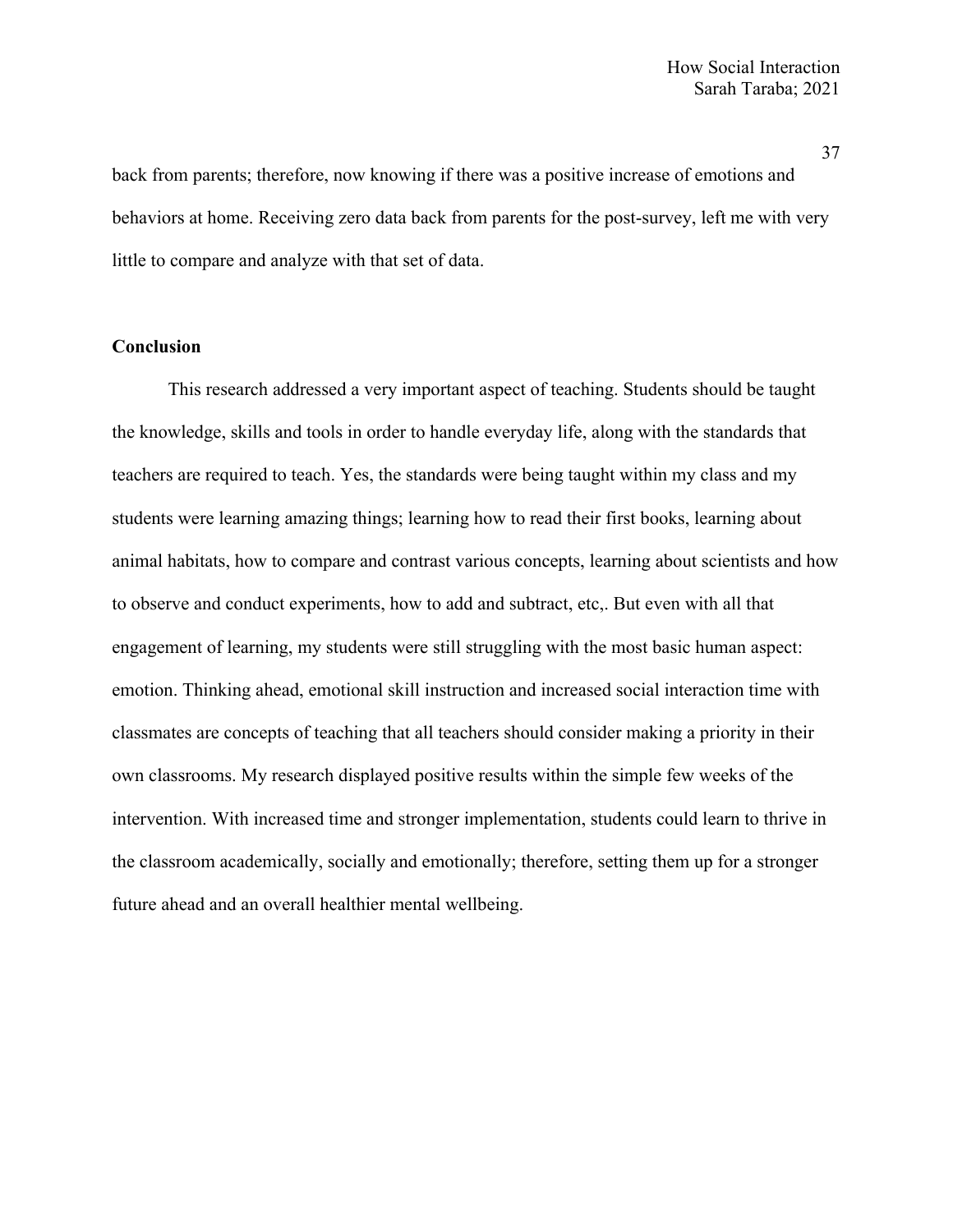### **References:**

- Abbott, A. (2021, February 3). *COVID's mental-health toll: how scientists are tracking a surge in depression*. Nature News. https://www.nature.com/articles/d41586-021- 00175-z.
- Ahmed, S. A., Hegazy, N. N., Malak, H. W., Kayser III, C., Elrafie, N. M., Hassanien, M., . . . Shehata, M. H. (2020). Model for utilizing distance learning pos COVID-19 using (PACT) a cross sectional qualitative study. *EMC Medical Education,* 2-13. doi:https://doi.org/10.1186/s12909-020-02311-1
- Chen, E., Kaczmarek, K., & Ohyama, H. (2020). Student perceptions of distance learning strategies DURING COVID‐19. *Journal of Dental Education*. doi:10.1002/jdd.12339
- Compagnoni, M., Karlen, Y., & Marki, K. M. (2019). Play it safe or play to learn: Mindsets and behavioral self-regulation in kindergarten. *Metacognition and Learning, 14*, 291-314. doi:doi.org/10.1007/s11409-019-09190-y
- Durlak, J. A., Weissberg, R. P., Dymnicki, A. B., Taylor, R. D., & Schellinger, K. B. (2011). The Impact of Enhancing Students' Social and Emotional Learning: A Meta-Analysis of School-Based Universal Interventions. *Child Development, 82*(Feb), 1st ser., 405-432. doi:DOI: 10.1111/j.1467-8624.2010.01564.x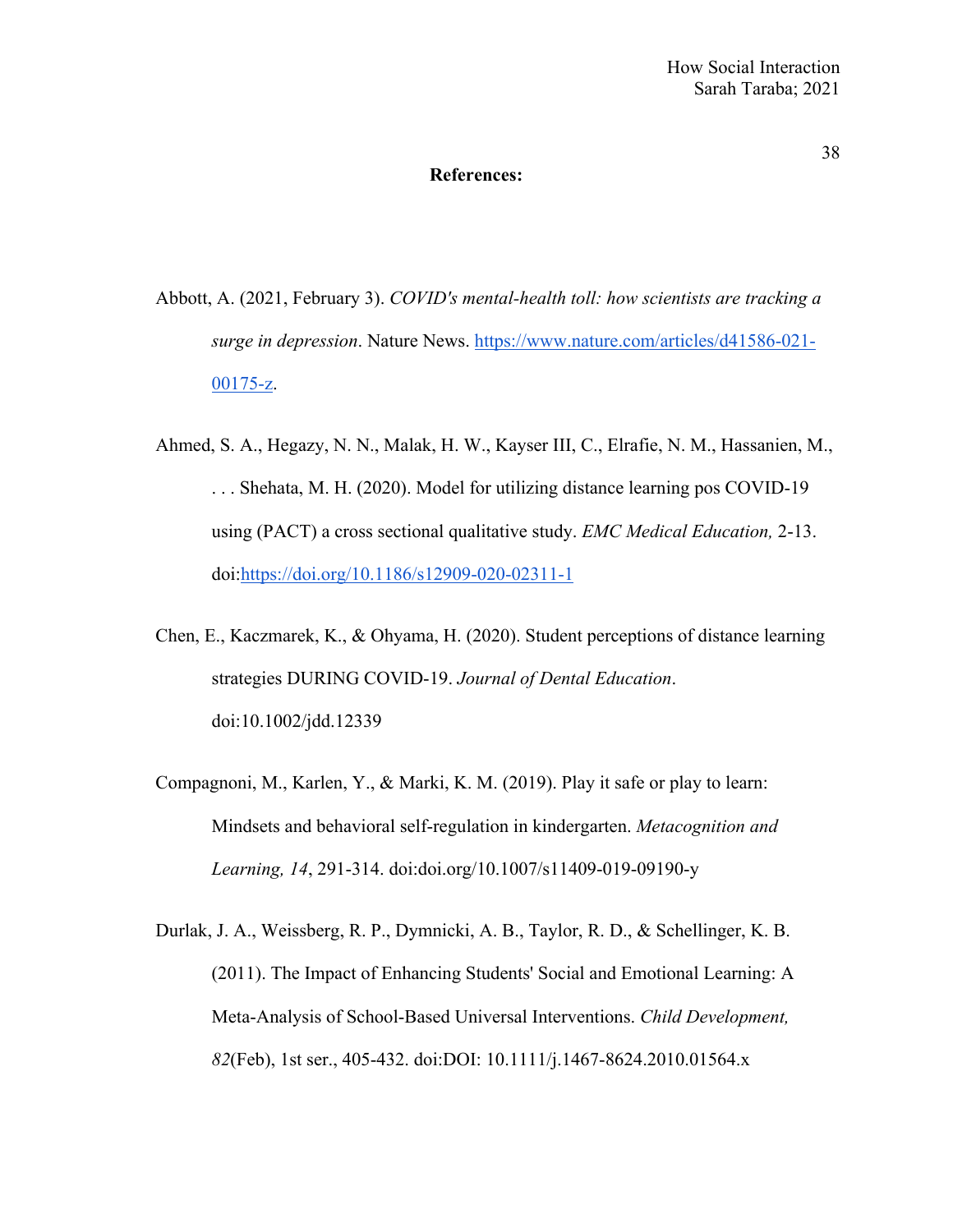- Gormley, W. T., Jr., Phillips, D. A., Newmark, K., Welti, K., & Adelstein, S. (2011). Social-Emotional Effects of Early Childhood Education Programs in Tulsa. *Child Development, 82*, 2095-2109. doi:DOI: 10.1111/j.1467-8624.2011.01648.x
- Hwang, K., & Yang, C. (2009, April 1). Automated Inattention and Fatigue Detection System in Distance Education for Elementary School Students. Retrieved from https://web-a-ebscohostcom.wsuproxy.mnpals.net/ehost/pdfviewer/pdfviewer?vid=1&sid=a93c432a-ca87- 47de-b22a-c79be37793bc%40sessionmgr4006
- Jones, D. E., Greenberg, M., & Crowley, M. (2015). Early Social-Emotional Functioning and Public Health: The Relationship Between Kindergarten Social Competence and Future Wellness. *American Journal of Public Health,105*(11), 2283-2290.
- Koomen, H. M., Van Leeuwen, M. G., & Van Der Leij, A. (2004). Does Well-being Contribute to Performance? Emotional Security, Teacher Support and Learning Behaviour in Kindergarten. *Infant and Child Development,* (13), 253-275. doi:DOI: 10.1002/icd.352
- Lee, R. L., Lane, S. J., Tang, A. C., Leung, C., Louie, L. H., Browne, G., & Chan, S. W. (2020). Effects of an Unstructured Free Play Mindfulness Intervention on Wellbeing in Kindergarten Students. *Environmental Research and Public Health,* 1-15. doi:doi:10.3390/ijerph17155382